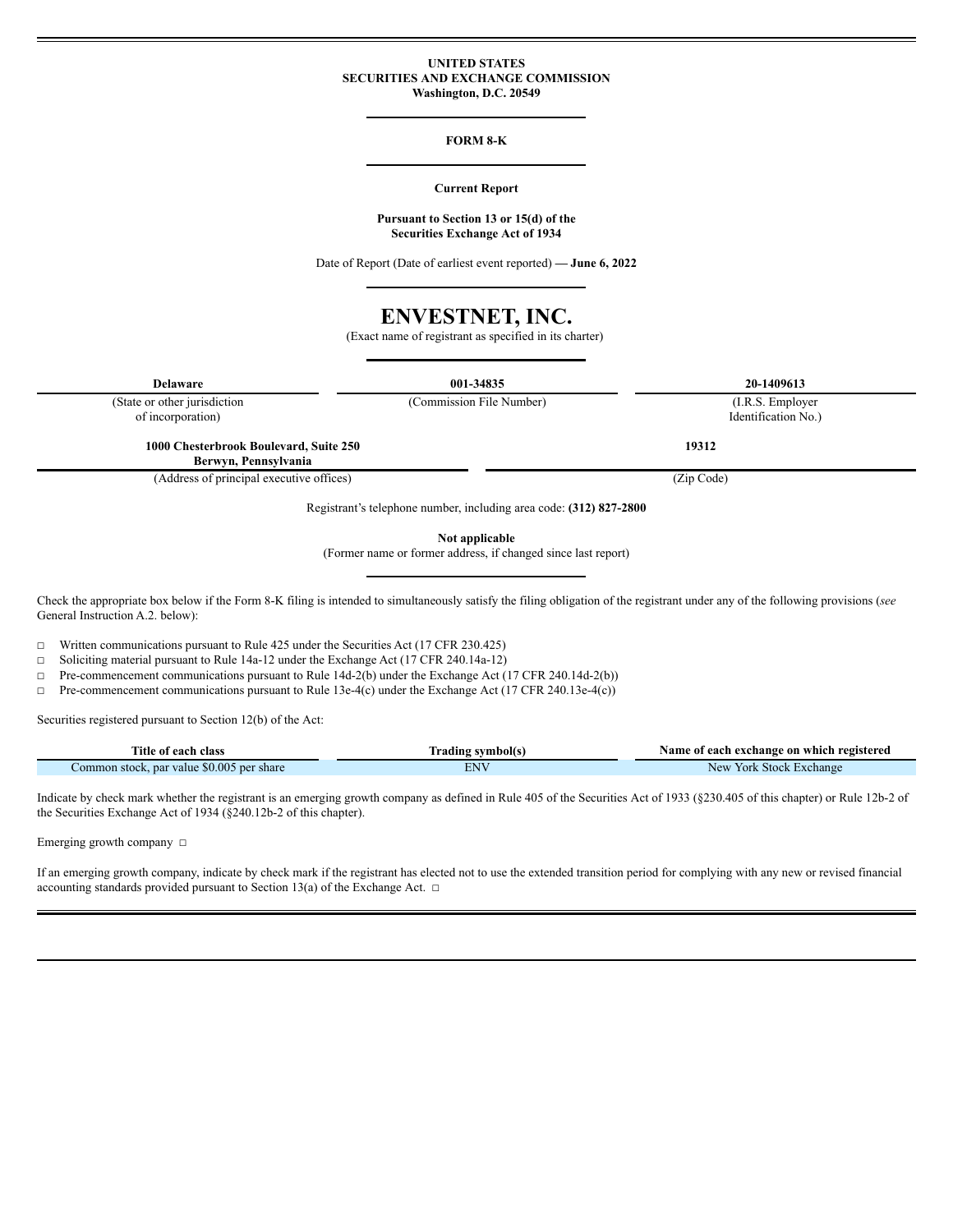#### Item 5.02 Departure of Directors or Certain Officers; Election of Directors; Appointment of Certain Officers; Compensatory Arrangements of Certain Officers.

On June 7, 2022, Envestnet, Inc. ("Envestnet") announced organizational changes to drive innovation and continued growth. In connection with these organizational changes, Envestnet also announced that Stuart DePina, President of Envestnet, has resigned from his position as President of Envestnet effective June 30, 2022.

Mr. DePina will continue to serve as a consultant for a period of 24 months effective June 30, 2022, pursuant to the terms of a consulting agreement, dated June 6, 2022 (the "Consultant Agreement"). Pursuant to the Consultant Agreement, Mr. DePina will consult with Envestnet regarding, among other things, Envestnet's RIA strategy and will be available to periodically consult with Envestnet's chief executive officer. Mr. DePina will receive \$20,000 per month during the term of his consulting arrangement and will be entitled to reimbursement of his reasonable out-of-pocket expenses.

Pursuant to the terms of a severance agreement and general release entered into on June 6, 2022 between Envestnet Financial Technologies, Inc. and Mr. DePina (the "Separation Agreement"), Mr. DePina will be entitled to certain severance benefits following his termination in exchange for signing and not revoking a release of claims against Envestnet and its affiliates and in exchange for compliance with certain provisions protecting Envestnet's interests, such as non-competition, non-solicitation, confidentiality and non-disparagement obligations. Such severance benefits include cash payments totaling \$2,200,032, payable in equal installments over a period of 24 months, and a single lump-sum payment equal to \$329,538. Additionally, Mr. DePina shall have the right to continue to exercise certain stock options and the right to continue to vest in equity awards granted prior to 2022, in each case, as if he remained employed by Envestnet through the June 30, 2024. With respect to equity awards granted in 2022, Mr. DePina will be treated as terminating due to "retirement" effective as of June 30, 2024. Mr. DePina's awards are subject to forfeiture and/or clawback in the event Mr. DePina violates the terms of certain covenants, such as his non-competition, non-solicitation, confidentiality and non-disparagement obligations, and such awards remain subject to the terms of the Envestnet Clawback Policy.

A copy of Envestnet's press release announcing the organizational changes and Mr. DePina's resignation is attached hereto as Exhibit 99.1.

#### **Item 9.01 Financial Statements and Exhibits.**

(d) Exhibits.

| 10.1  | Consultant Agreement, dated June 6, 2022, between Envestnet Financial Technologies, Inc. and Stuart DePina                    |
|-------|-------------------------------------------------------------------------------------------------------------------------------|
| 10.2  | Severance Agreement and General Release, dated June 6, 2022, between Envestnet Financial Technologies, Inc. and Stuart DePina |
| 99.1  | Press release, dated June 7, 2022                                                                                             |
| 104.1 | Cover Page Interactive Data File - the cover page XBRL tags are embedded within the Inline XBRL document                      |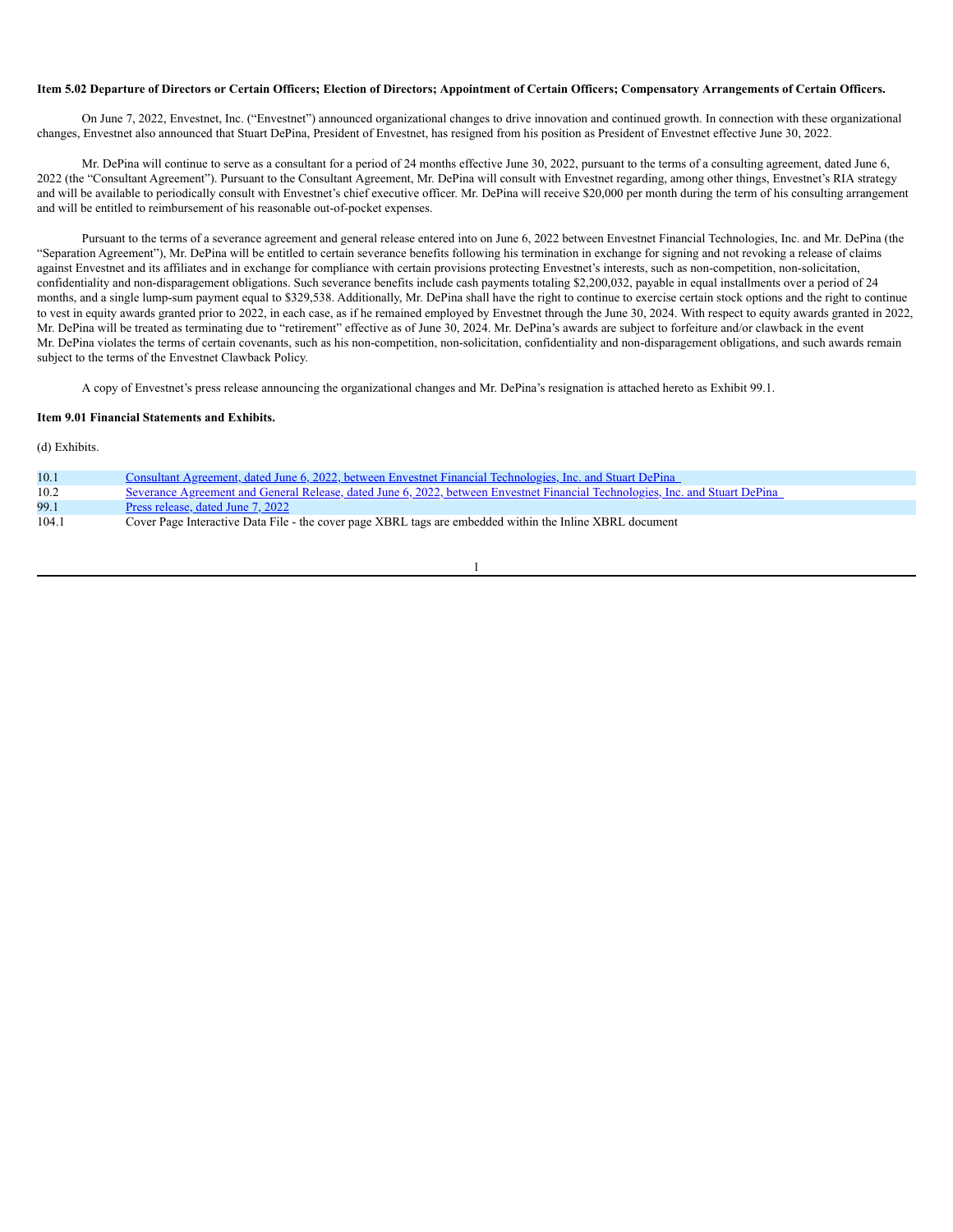# **SIGNATURES**

Pursuant to the requirements of the Securities Exchange Act of 1934, the Registrant has duly caused this report to be signed on its behalf by the undersigned hereunto duly authorized.

# **ENVESTNET, INC.**

By: /s/ Peter D'Arrigo

Name: Peter D'Arrigo Title: Chief Financial Officer

Date: June 7, 2022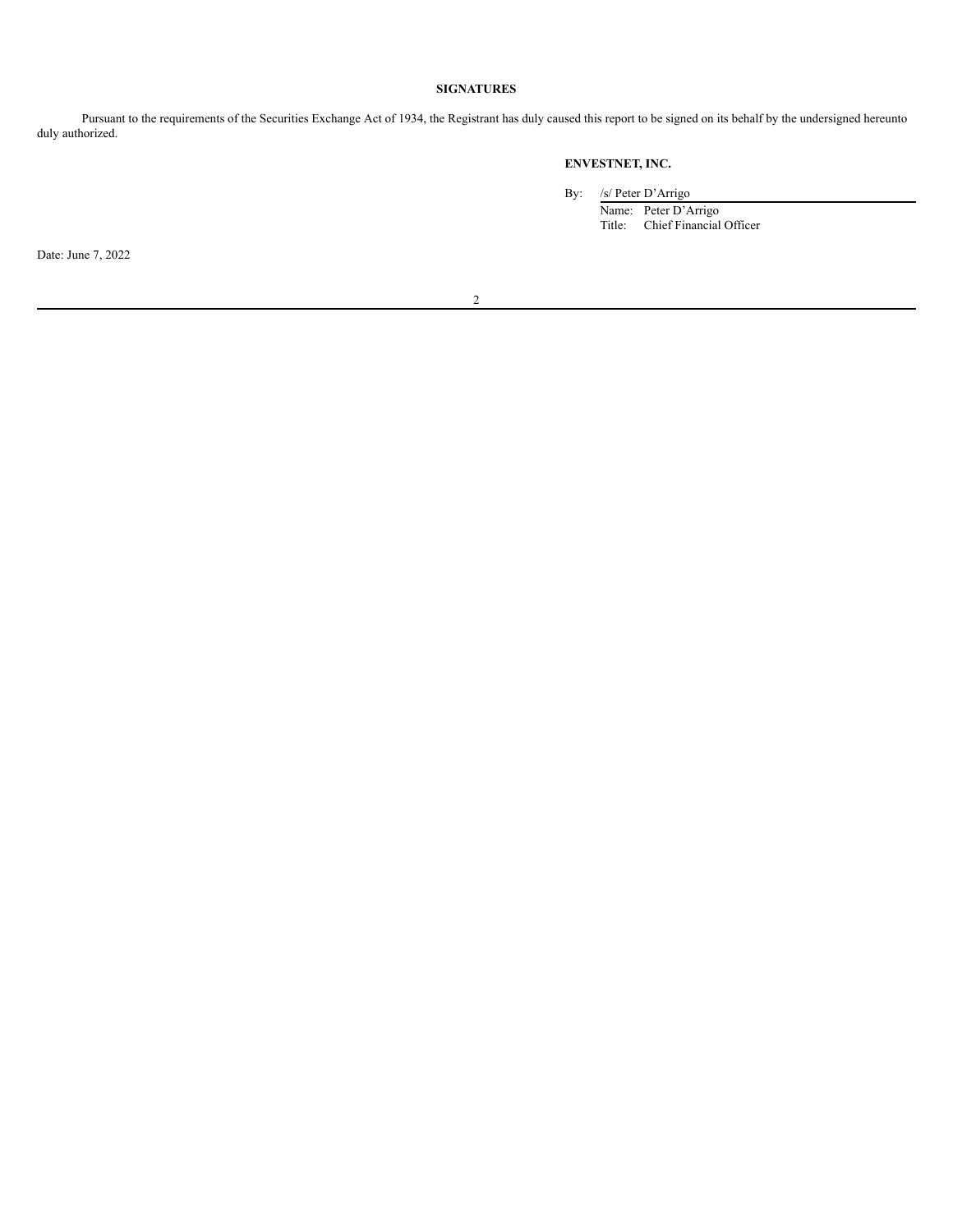

#### **Consultant Agreement**

This Consultant Agreement (the "**Agreement**") is entered into by and between Envestnet Financial Technologies, Inc. ("**Envestnet" or "Company**") and Stuart DePina ("**Consultant**"). Consultant and Envestnet (jointly, the "**Parties**"), agree to the obligations set forth in this Agreement:

WHEREAS, Consultant's employment with Envestnet is being terminated effective June 30, 2022 (the "Termination Date");

WHEREAS, Envestnet wishes to engage Consultant as a consultant for a period of time following the Termination Date;

WHEREAS, the Parties agree that entry into this Agreement is contingent upon Consultant remaining employed with Envestnet through the Termination Date. If Consultant voluntarily terminates his employment prior to the Termination Date or is terminated by Envestnet for Cause (as such term is defined in Executive's Executive Agreement, dated June 1, 2019 (the "**Executive Agreement**")) prior to the Termination Date, this Agreement will be null and void.

THEREFORE, in consideration of the mutual agreements and promises contained herein, the Parties agree as follows:

#### **1. Consultant Representations**

(a) Consultant agrees to perform the consulting services described in Exhibit A (the "**Services**") hereunder in good faith and according to high professional standards, relying on his experience, knowledge, judgment, and techniques. Consultant will comply with all applicable federal, state and local laws and with the provisions of the Envestnet Code of Conduct that are applicable to independent contractors.

(b) During the twenty-four month Term (as defined below), Consultant shall provide the Services from his own office space, but may need to travel from time to time to provide the Services.

#### **2. Compensation.**

(a) As compensation for the Services performed, during the Term, Envestnet shall remit to Consultant the amount of \$20,000.00 (Twenty Thousand Dollars and No Cents) per month; provided, however, that such amount shall be pro-rated for the month in which the Consultant ceases to perform the Services, by multiplying \$20,000.00 by a fraction with the numerator equal to the number of business days during the month prior to the termination of the Services, and the denominator equal to the total number of business days during the month in which the termination of the Services occurs. Compensation shall be paid in arrears on the last day of each month of the Term, subject to Consultant submitting an itemized invoice every month that includes the number of hours worked and lists the services provided.

(b) In addition, Envestnet shall reimburse Consultant for reasonable and customary pre-approved, out-of-pocket business or travel expenses actually incurred by Consultant in order to perform the Services, in accordance with Envestnet's Business and Expense Reimbursement Policy, as amended from time to time.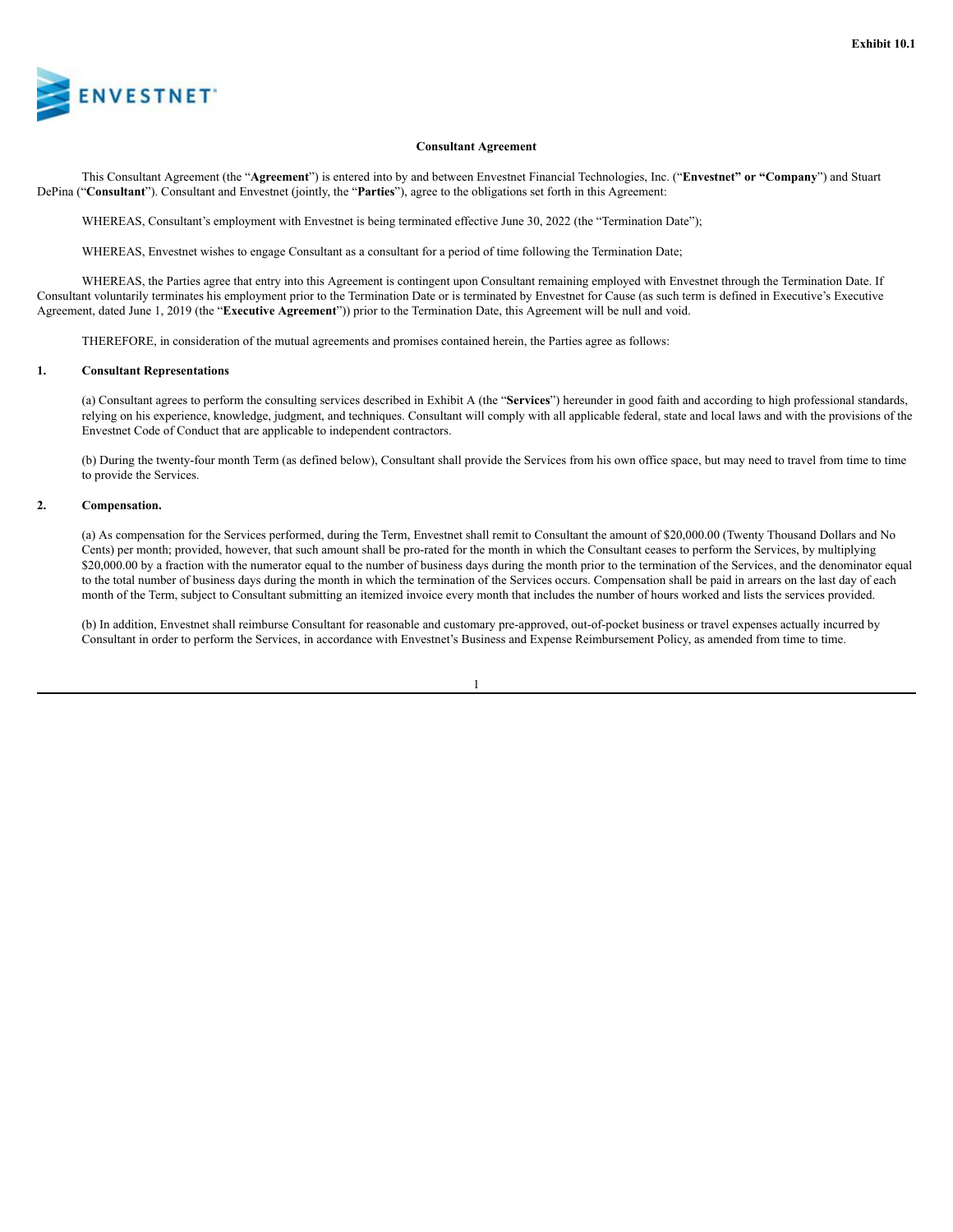

## **3. Intellectual Property.**

(a) Consultant acknowledges that during the term of the Services, Consultant may have access to and become acquainted with proprietary business, technical and financial and other non-public information (including, but not limited to, customer information, computer programs, technical drawings, algorithms, know-how, formulas, tools, methodologies, processes, ideas, inventions (whether patentable or not), schematics, product development plans, forecasts, technical, marketing and business strategies and initiatives) used by Envestnet in connection with the operation of its business (collectively, "**Confidential Information**"). Consultant agrees that Consultant shall not obtain any right, title or interest in any Confidential Information by virtue of this Agreement and the activities contemplated hereunder.

(b) Consultant acknowledges that Consultant may be expected to do creative work in connection with the performance of the Services under this Agreement which may lead to inventions, discoveries, developments, procedures, ideas, innovations, systems, programs, know-how, knowledge, technology, processes, methods, procedures, works of authorship, information, lists and other work product (collectively, the "**Work Product**"). Consultant acknowledges and agrees that Envestnet is and shall be the sole and exclusive owner of all right, title and interest in and to the Work Product, including all copyrights and other intellectual property rights therein. In furtherance of the foregoing, Consultant shall create all Work Product as work made for hire as defined in Section 101 of the Copyright Act of 1976. To the extent the Work Product does not qualify as, or otherwise fails to be, work made for hire, Consultant shall, and hereby does, (i) assign, transfer, and otherwise convey to Envestnet, irrevocably and in perpetuity, all right, title and interest in and to the Work Product, including all copyrights and other intellectual property rights therein; and (ii) irrevocably waive any and all claims Consultant may now or hereafter have in any jurisdiction to moral rights or rights of droit moral with respect to the Work Product.

(c) To the extent that Work Product includes advice, programming or other technology or materials that are or have been created or obtained by Consultant previous to this Agreement or are of generic applicability to Consultant's business (the "**Standard Advice**"), such Standard Advice is not meant to be included within the reference to Work Product, and instead Envestnet's rights in such Standard Advice are limited to use thereof.

#### **4. Confidentiality.**

(a) Consultant agrees that Consultant will not disclose any Confidential Information, directly or indirectly, or use any Confidential Information in any manner, either during the term of this Agreement or at any time thereafter, All files, records, documents, blueprints, specifications, information, letters, notes, media lists, original artwork/creative, notebooks and similar items relating to the business of Envestnet, whether prepared by Consultant or otherwise coming into Consultant's possession, shall remain the exclusive property of Envestnet.

(b) With respect to Confidential Information received by Consultant, Consultant shall: (i) hold the Confidential Information in strict confidence and restrict disclosure solely to directors, officers and employees of Envestnet who need to know such information and to those other individuals approved by Envestnet to receive such Confidential Information; (ii) use the Confidential Information in the course of the performance of, and as necessary to perform, the Services and then solely to benefit Envestnet; (iii) notify Envestnet immediately in the event Consultant becomes aware of any loss, unauthorized use or improper disclosure of Confidential Information; and (iv) use the same degree of care to protect the Confidential Information as is used to protect the Consultant's proprietary information, but in no case less than strictly preserving the secrecy of all Confidential Information.

(c) Consultant expressly acknowledges that as a financial advisor, Envestnet is subject to certain laws and regulations (such as Regulation S-P of the Securities and Exchange Commission) regarding the privacy and protection of consumer information, and that any receipt of personal information of a client ("**Nonpublic Personal Information**") of Envestnet (such as: name, account number, social security number or address) by the Consultant through its performance of Services shall be treated as Confidential Information. In addition, Consultant agrees that should the scope of the Services being provided reasonably entail Consultant having access to Non-Public Information, Consultant will have adopted policies and procedures that address administrative, technical and physical safeguards that are reasonably designed to insure the security and confidentiality of the information, protecting against any anticipated threats or unauthorized access to or use of such information.

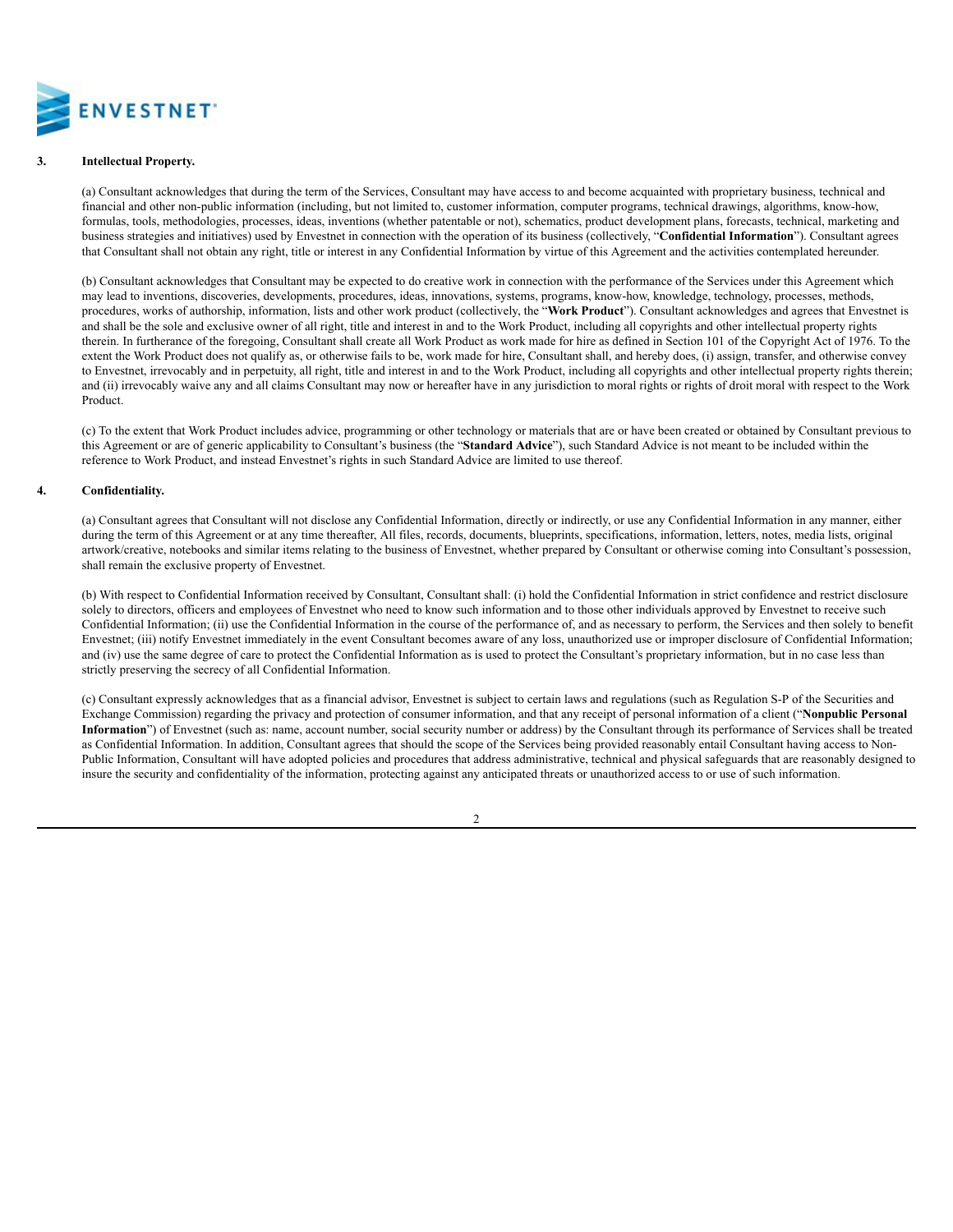

(d) The foregoing obligations of Consultant shall not apply to any portion of the Confidential Information which: (i) is or becomes known publicly through no fault of the Consultant; (ii) is learned by Consultant from a third party entitled to disclose it; (iii) is already known to the Consultant before receipt from the Discloser (and such knowledge has been promptly disclosed to Envestnet); or (iv) must be disclosed by operation of law. Consultant shall promptly notify Envestnet of any such request for disclosure (by operation of law) in order to allow Envestnet full opportunity to seek the appropriate protective orders. In any such event, Consultant will use its reasonable efforts in cooperation with Envestnet, or otherwise, to avoid or minimize the required disclosure of any Confidential Information.

(e) Upon completion of the Services, Consultant shall promptly return to Envestnet or destroy any Confidential Information that it is not otherwise expressly entailed or required to maintain, including copies, reproductions or any other materials containing, summarizing or reflecting any Confidential Information, without retaining copies. In complying with the preceding obligation, a Consultant shall delete all electronic files on any computers within the Recipient's operation or control containing, summarizing or reflecting any Confidential Information.

(f) Consultant shall neither disclose to Envestnet, nor use nor bring with Consultant at any time, any confidential information, trade secrets and/or proprietary information from any of Consultant's former employers or clients or others to whom Consultant owes any duty. If Consultant a party to any non-disclosure, nonsolicitation or non-compete agreement of any kind, Consultant shall provide a copy of such agreement to Envestnet upon the signing of this Agreement.

(g) In compliance with 18 U.S.C. § 1833(b) ("**Section 1833(b)(1)**"), as established by the Defend Trade Secrets Act of 2016, Consultant is given notice of the following immunities listed in Sections 1833(b)(1) and (2) (Immunity From Liability For Confidential Disclosure Of A Trade Secret To The Government Or In A Court Filing): (1) IMMUNITY.—An individual shall not be held criminally or civilly liable under any Federal or State trade secret law for the disclosure of a trade secret that (A) is made (i) in confidence to a Federal, State, or local government official, either directly or indirectly, or to an attorney; and (ii) solely for the purpose of reporting or investigating a suspected violation of law; or (B) is made in a complaint or other document filed in a lawsuit or other proceeding, if such filing is made under seal. (2) USE OF TRADE SECRET INFORMATION IN ANTI-RETALIATION LAWSUIT.—An individual who files a lawsuit for retaliation by an employer for reporting a suspected violation of law may disclose the trade secret to the attorney of the individual and use the trade secret information in the court proceeding, if the individual (A) files any document containing the trade secret under seal; and (B) does not disclose the trade secret, except pursuant to court order.

(h) Nothing in this Section 4 prohibits Consultant from discussing or disclosing information about unlawful acts in the workplace, such as harassment or discrimination, or any other conduct that Consultant has a reason to believe is unlawful or from reporting possible violations of applicable law or regulation to any governmental agency or entity or making other disclosures that are protected under the whistleblower provisions of applicable law or regulation.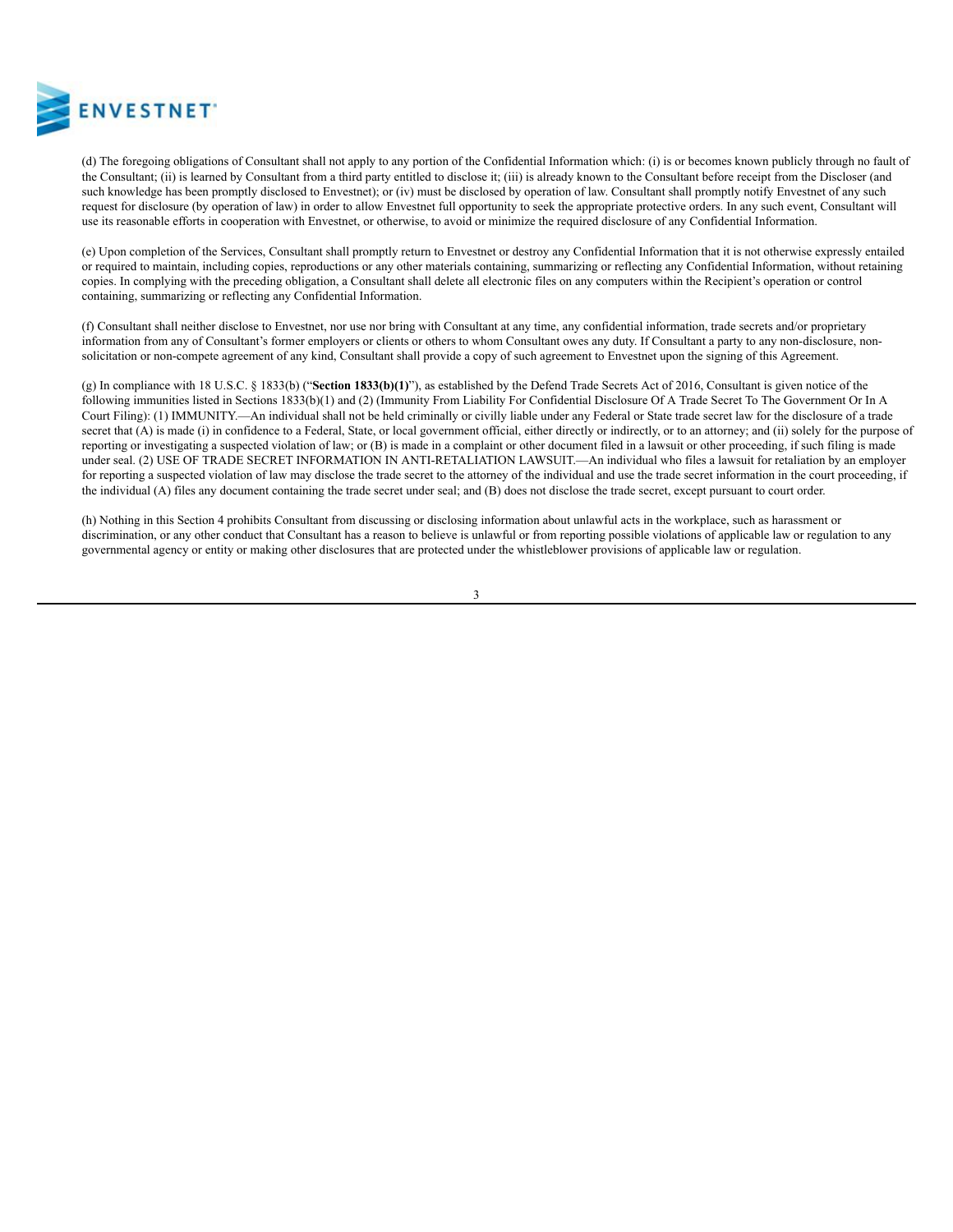

**5. Use of Name.** Neither this Agreement nor the performance of the Services hereunder shall be considered to create a joint venture or partnership between Envestnet and Consultant. Neither Envestnet nor Consultant will utilize the other in any way without the other's written consent, such as, but not limited to, use of a party's logo or use of a party's name in press releases. Under no circumstances shall either party employ the other's name in such a manner as to create the impression that the relationship created or intended between them is anything other than what is described in this Agreement.

**6. Relationship Not Exclusive.** The parties acknowledge and agree that this Agreement is non-exclusive and that either party may enter into similar services arrangements with other firms, consultants and clients, subject to the provisions of this Agreement. Contractor represents that Contractor is customarily engaged in an independently established trade, occupation or business of the same nature as the Services.

**7. Non-Compete, Non-Solicitation**. In further consideration of the remuneration to be paid to Contractor hereunder, Contractor acknowledges that Section 10 (Non-Compete, Non-Solicitation) of the Executive Agreement by and between Envestnet and Consultant dated June 1, 2019 shall continue to apply in accordance with the terms thereof, as expressly modified by Section 6 of the Severance Agreement and General Release entered into by Envestnet and Consultant on or about the Effective Date.

**8. Breach of Agreement.** The Parties agrees that, in the event of any breach of this Agreement, the non-breaching party would be irreparably and immediately harmed and could not be made whole by monetary damages. Without prejudice to any rights and remedies otherwise available, the non-breaching party shall be entitled to equitable relief by way of injunction in the event of a breach of any provision of this Agreement. The Parties also agree (a) to waive any right to require that either Party post any type of bond or security and (b) that the breaching Party shall pay all costs, including attorney's fees, incurred by the other Party by reason of the breaching Party's breach.

**9. Independent Contractor.** The Parties agree that Consultant is an independent contractor (not an employee or other agent) of Envestnet pursuant to applicable law and that Consultant will not be considered an employee of Envestnet for any purpose. Consultant further acknowledges that nothing in this Agreement shall create an employeremployee relationship, partnership, agency or joint venture relationship between Consultant and Envestnet for any purpose. Consultant agrees and acknowledges that Consultant shall not be entitled to and Envestnet will not provide Consultant with any benefits that may be afforded from time to time to Envestnet employees, including vacation pay, sick leave, retirement benefits, health or disability benefits, or other benefits of any kind. As an independent contractor, Consultant understands and agrees that Envestnet will not make any deductions whatsoever from any payments under this Agreement, and Consultant will be solely responsible for and shall pay any taxes with respect to payments made to Consultant pursuant to this Agreement. For example, Envestnet will not (a) withhold FICA (Social Security) from its payments to Consultant, (b) make state or federal unemployment insurance contributions on behalf of Consultant, or (c) withhold state and federal income taxes from its payments to Consultant. Envestnet will not provide insurance coverage of any kind for Consultant, including Worker's Compensation insurance or disability insurance. Consultant will be liable for Consultant's own debts, obligations, acts and omissions. Consultant shall be solely responsible for the manner and hours in which Services are performed and is solely responsible for all taxes, withholdings and other statutory, regulatory or contractual obligations of any sort. Consultant agrees to indemnify Envestnet from any and all claims, damages, liability, settlement, attorneys' fees and expenses, as incurred, on account of the foregoing or any breach of this Agreement, including Consultant's classification as an independent contractor. Such indemnification obligation includes, but is not limited to, any obligation imposed upon Envestnet (i) to withhold or pay any taxes of any kind, including, without limitation, any income taxes, Social Security taxes and/or Medicare taxes (FICA), SDI premiums, unemployment insurance premiums, or any other type of employment related taxes, or (ii) to provide coverage or benefits under any of Consultant's benefit plans, in each case in connection with compensation of any kind received by the Contractor. Consultant agrees to assist Envestnet in contesting any claim or assertion that Consultant is not properly classified under other applicable law, as an independent contractor, and to cooperate fully in the defense of any such claim or claims regarding misclassification brought against Consultant.

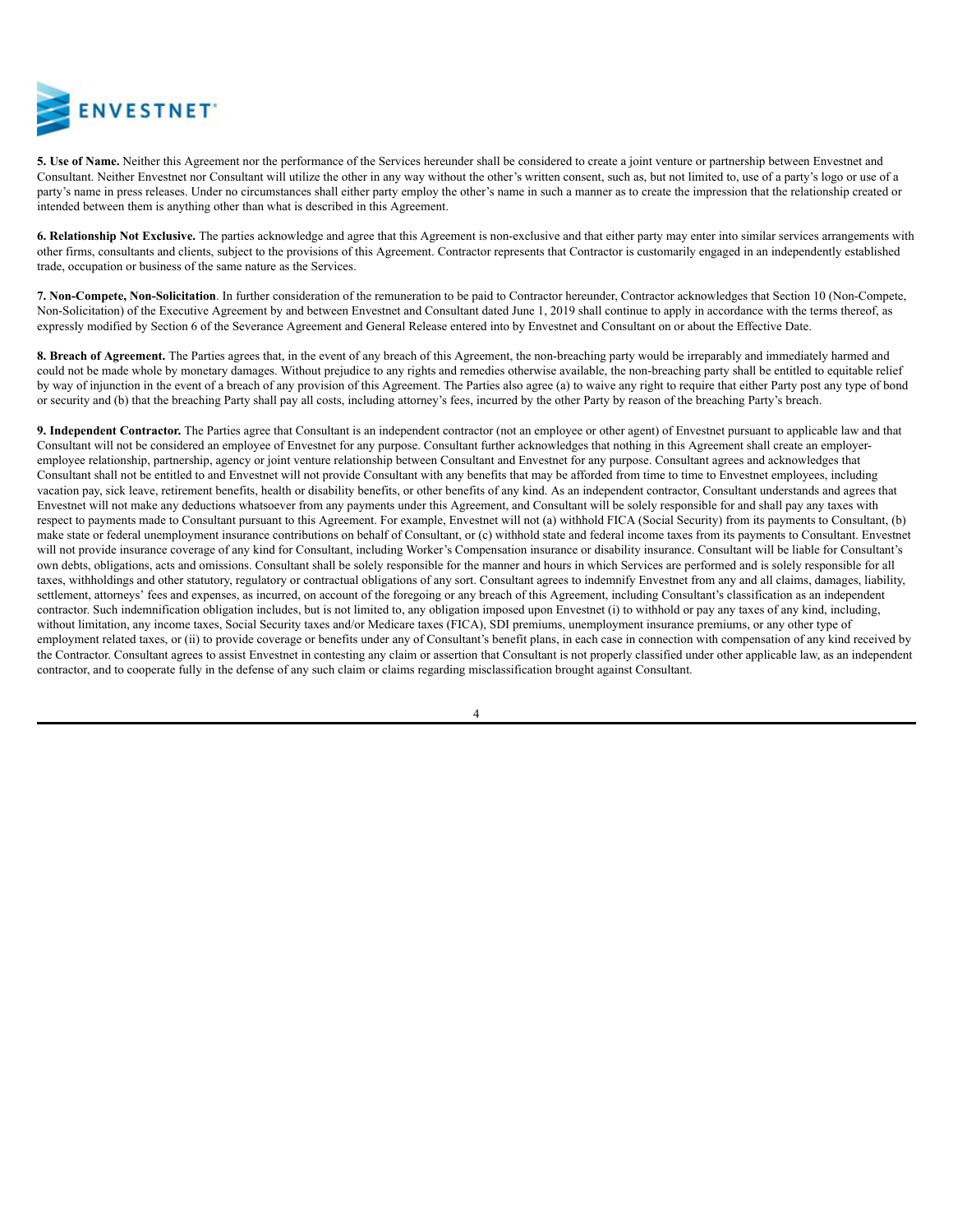

**10. Term.** This agreement shall commence on the Effective Date of this Agreement and will continue for twenty four (24) months (the "**Term**"), and end on the last day of the Term (the "**Consulting Termination Date**"). Notwithstanding the foregoing Term, a party may terminate this Agreement any time after providing 30 days' advanced written notice to the other party; provided, however, that Envestnet may not so terminate this Agreement, other than for material breach hereof, subject to Consultant's right to prior notice and 30 days opportunity to cure. The rights and obligations accruing prior to termination as set forth herein (such as, but not limited to, the duty of confidentiality) shall, however, survive the termination as specified in this Agreement.

**11. Choice of Law.** This Agreement shall be governed by the laws of the State of Illinois without giving effect to principles of conflict of laws and shall benefit and be binding upon the Parties and their successors and assigns. The Parties hereby consent to jurisdiction in the State of Illinois and agree that the courts within Illinois shall have exclusive jurisdiction over any issues regarding the enforcement of this Agreement.

**12. Modification or Amendment.** Except as provided in Section 7(k), no amendment, change or modification of this Agreement shall be valid unless in writing signed by the parties hereto.

**13. Acknowledgment by Consultant**. Consultant represents to Envestnet that he is knowledgeable and sophisticated as to business matters, including the subject matter of this Agreement, that he has read this Agreement and that he understands its terms. Consultant acknowledges that, before assenting to the terms of this Agreement, Consultant has been given a reasonable time to review it, to consult with counsel of his choice, and to negotiate at arm's- length with Envestnet as to the contents.

**14. Entire Understanding.** This document constitutes the entire understanding and agreement of the parties, and any and all prior agreements, understandings and representations are hereby terminated and canceled in their entirety and are of no further force and effect, except for the Severance Agreement and General Release entered into by Envestnet and Consultant on June 6, 2022.

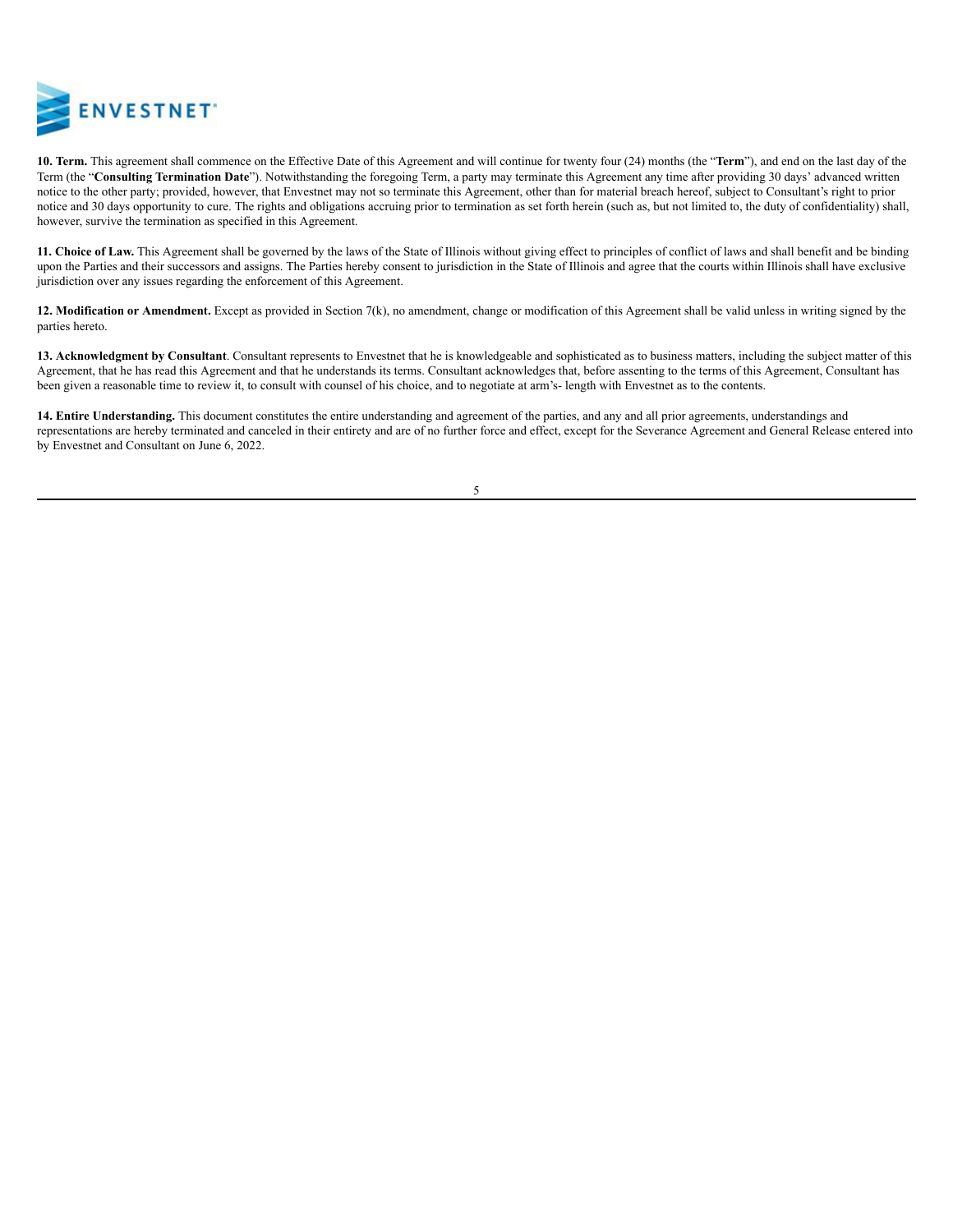

In Witness Whereof, the parties, by their duly authorized representatives, have executed this Agreement as of this June 6, 2022 ("**Effective Date**").

By: /s/ Stuart DePina By: /s/ Sharon Rosenthal

# **Stuart DePina Envestnet Financial Technologies, Inc.**

Name: Stuart DePina Name: Sharon Rosenthal Title: Chief Human Resource Officer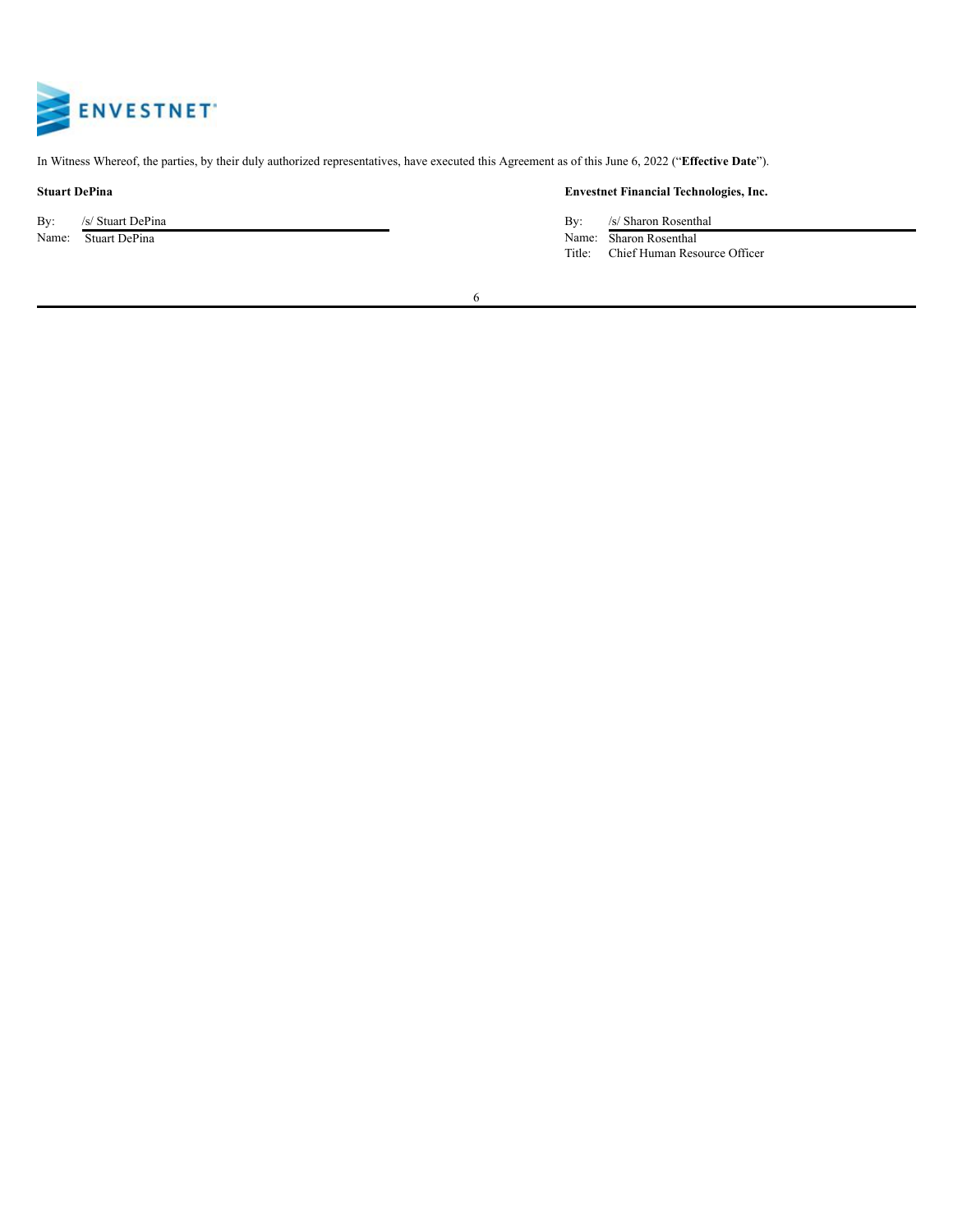

### Exhibit A

- RIA Strategy (6 to 12 hours per month, on average during the Consulting Term):
	- i. Organization Approach to providing services and increasing wallet share
	- ii. Services, Offerings, etc. related to RIA products
	- iii. Support for M&A activities related to RIA market
	- iv. Support the identification and success of Channel Head RIA Business
	- v. Member of Envestnet Diversity and Inclusion Council
	- vi. Member of the Board, Envestnet Institute on Campus
- Quarterly Check-in with Bill Crager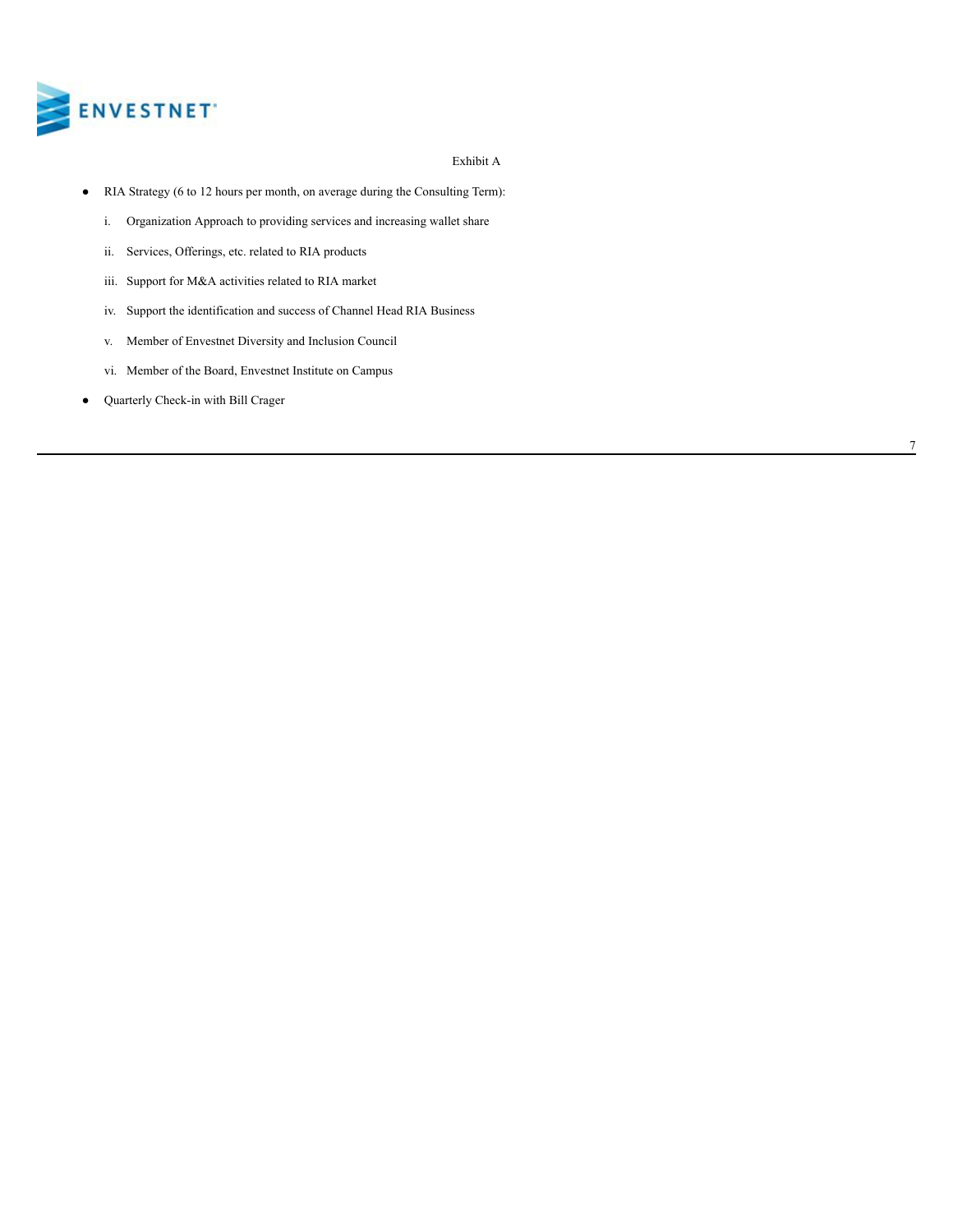### **SEVERANCE AGREEMENT AND GENERAL RELEASE**

This Severance Agreement and General Release ("Agreement") is being entered into by Envestnet Financial Technologies, Inc. ("Envestnet" or the "Company") and Stuart DePina ("Executive") (together, the "Parties").

WHEREAS, Executive's employment with Envestnet is being terminated;

WHEREAS, Envestnet wishes to engage Executive as a consultant for a period of time following the Executive's termination from employment;

WHEREAS, Envestnet wishes to provide Executive with certain benefits in exchange for a general release of claims; and

WHEREAS, the Parties wish to resolve all matters related to Executive's employment with and termination from Envestnet in an amicable manner.

THEREFORE, in consideration of the mutual agreements and promises contained herein, the Parties agree as follows:

# **1. TERMINATION DATE.**

1.1. Termination Date and Release. Executive's termination from employment with Envestnet is effective June 30, 2022 ("Termination Date"). In addition to signing this Agreement pursuant to the terms of Paragraph 10 hereto, the release of claims attached as Exhibit A (the "Supplemental Release") should be signed and returned to the Company on or after the Termination Date such that the Supplemental Release becomes effective within the 60-day period following the Termination Date.

1.2. Voluntary Termination Prior to the Termination Date. In the event the Executive voluntarily terminates Executive's employment prior to the Termination Date or if Executive is terminated by Envestnet for Cause (as such term is defined in Executive's Executive Agreement, dated June 1, 2019 (the "Executive Agreement")) prior to the Termination Date, Executive shall forfeit Executive's right to receive the Cash Severance Payments, the Health Payment, the Pro-Rata Bonus Payment and the Continued Equity Vesting (each as described below).

1.3. Consulting Agreement. Contingent upon the Executive remaining employed with Envestnet through the Termination Date, the Parties have agreed to enter into the consulting agreement attached hereto as Exhibit B (the "Consulting Agreement"), pursuant to which the Executive shall perform certain services for the Company as a consultant for a period beginning on the Termination Date and ending upon the "Consulting Termination Date", as defined in the Consulting Agreement.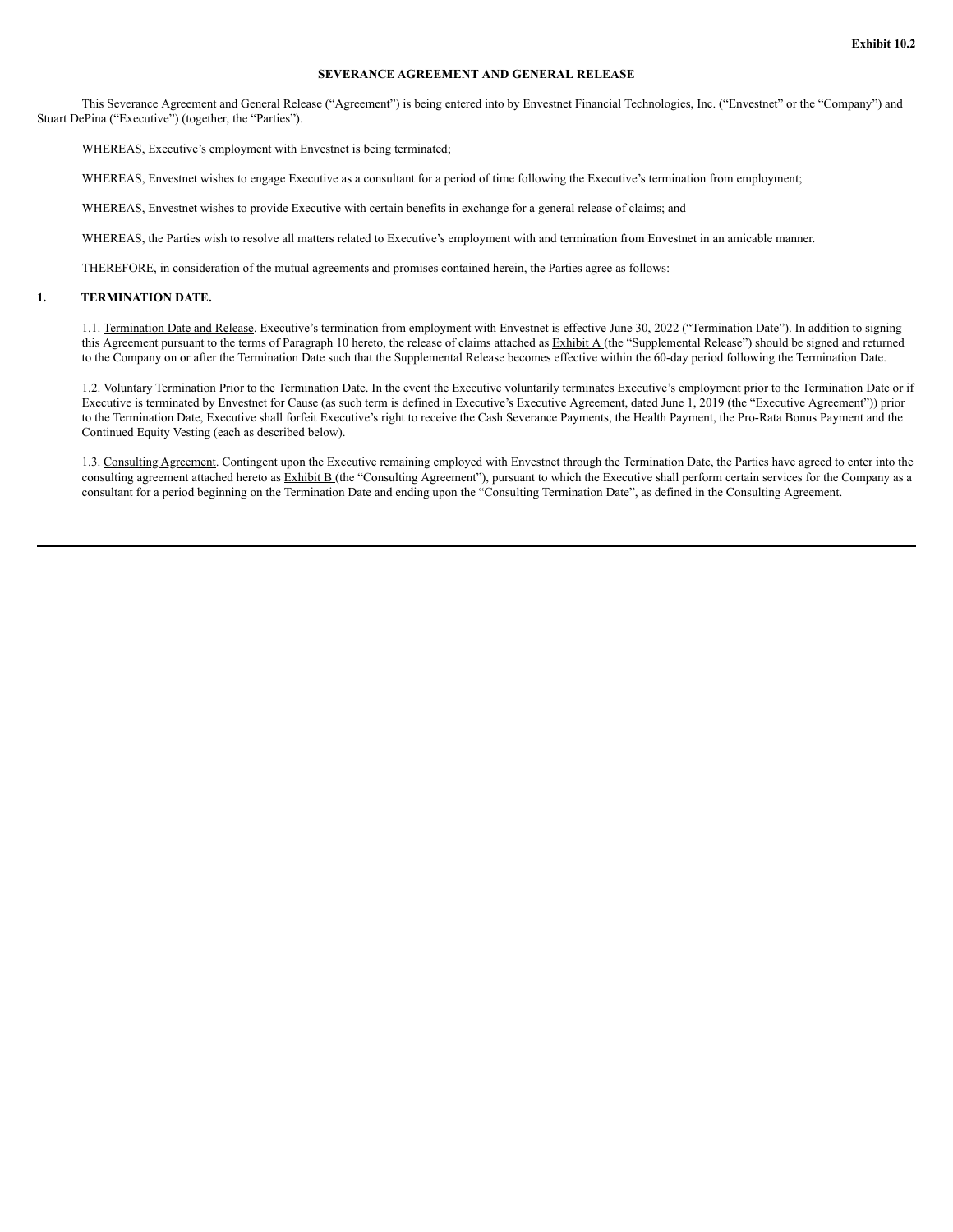#### **2. VALUABLE CONSIDERATION.**

2.1. Cash Severance Payment. Subject to (a) the Employee signing and not revoking this Agreement and the Supplemental Release during the time periods required, (b) Employee's compliance with Section 10 (Non- Compete, Non-Solicitation) of the Executive Agreement, as expressly amended by Section 6 of this Agreement, and (c) Employee remaining employed by the Company through the Termination Date, Envestnet shall make payments to Employee in a total amount equal to two million two hundred and thirty-two dollars (\$2,200,032), which is two times base salary plus average of last two annual bonus amounts (the "Cash Severance Payments"). The Cash Severance Payments shall be paid in equal installments on the Company's regular payroll dates over a period of twenty-four (24) months beginning on the Termination Date. In the event that this Agreement or the Supplemental Release is not effective as of the 60-day anniversary of the Termination Date, or in the event that Employee materially breaches any of the terms of this Agreement or the Consulting Agreement, Employee shall immediately forfeit his right to receive the Cash Severance Payment.

2.2. Health Payment. Subject to the Employee signing and not revoking this Agreement and the Supplemental Release, and subject to Employee's continued compliance with the terms of this Agreement, Envestnet shall pay the Employee a single lump-sum payment equal to twenty nine thousand five hundred thirty eight dollars (\$29,538), which is equal to the cost of eighteen (18) months of the applicable company portion of health premium payments as determined under Section 4980B of the Internal Revenue Code of 1986, as amended (the "Code"), and Sections 601-609 of ERISA ("COBRA") based on the Employee's current elections under Envestnet's health plan, (the "Health Payment") on the 60-day anniversary of the Termination Date. In the event that this Agreement or the Supplemental Release is not effective as of the 60-day anniversary of the Termination Date or in the event that the Employee materially breaches any of the terms of this Agreement or the Consulting Agreement, the Employee shall immediately forfeit Employee's right to receive the Health Payment.

2.3. Pro-Rata Bonus for Year of Termination. Subject to the Executive signing and not revoking this Agreement and the Supplemental Release during the time periods required, subject to Executive remaining employed by the Company in good standing through the Termination Date, and subject to Executive's continued compliance with the terms of this Agreement and the Consulting Agreement, Envestnet shall pay the Executive a lump sum payment equal to three hundred thousand dollars (\$300,000), which is an amount equal to a pro-rated bonus for the year in which Executive's Termination Date occurs (the "Pro-Rata Bonus Payment") on the first payroll date following the date on which the Supplemental Release becomes effective (i.e., signed and not revoked by the Executive), but in no event later than the 60 day anniversary of the Termination Date. In the event that this Agreement is not effective as of the 60-day anniversary of the Termination Date or in the event that the Executive breaches any of the terms of this Agreement or the Consulting Agreement, the Executive shall immediately forfeit his right to receive the Pro-Rata Bonus Payment.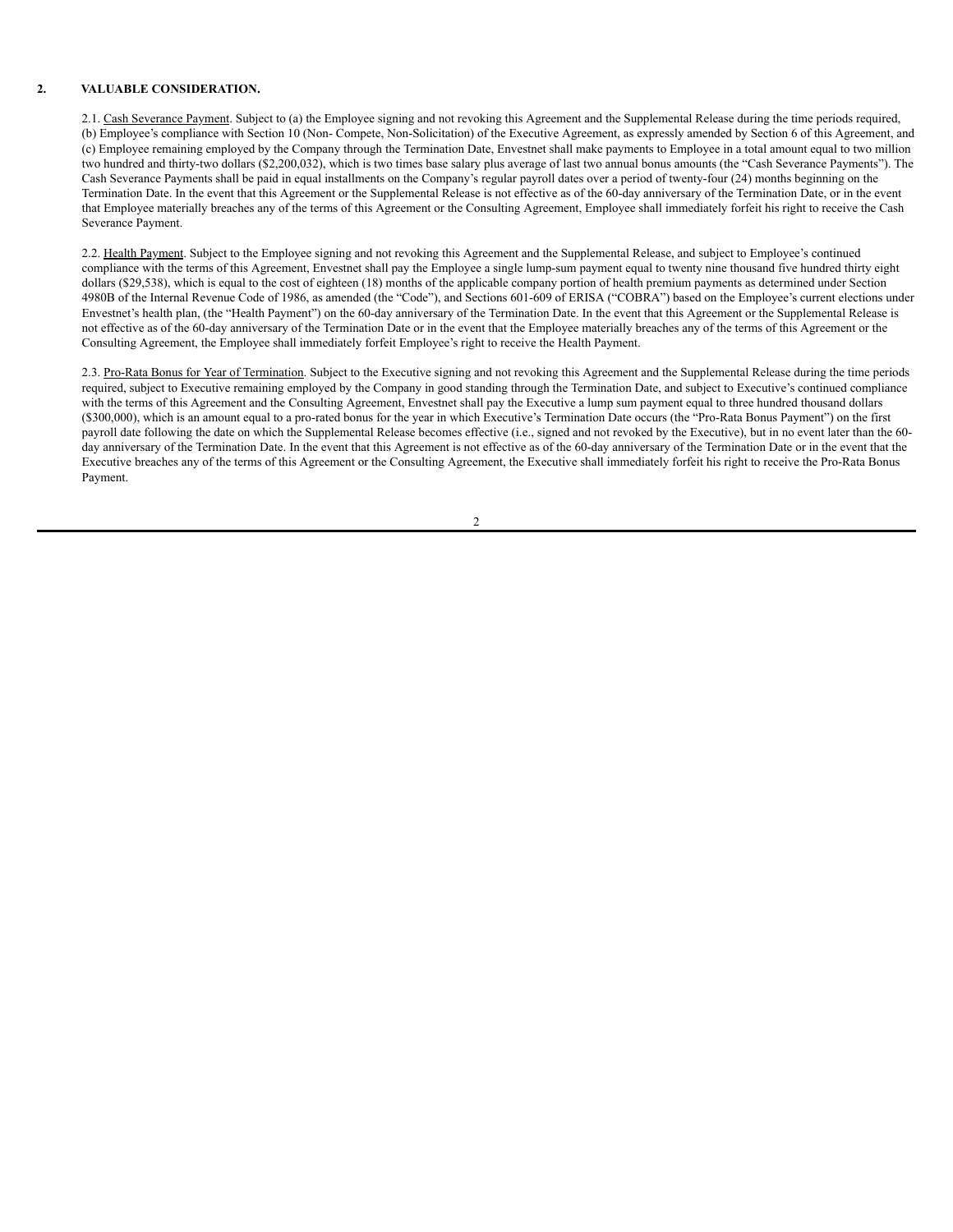#### 2.4. Continued Equity Vesting.

2.4.1. *Equity Awards Granted prior to 2022*. Subject to (a) the Executive signing and not revoking this Agreement and the Supplemental Release during the time periods required, (b) Employee's compliance with Section 10 (Non- Compete, Non-Solicitation) of the Executive Agreement, as expressly amended by Section 6 of this Agreement, (c) Executive remaining employed in good standing by the Company through the Termination Date, and (d) Executive's continued compliance with the terms of this Agreement and the Consulting Agreement, the Consulting Termination Date will be treated as the Executive's "Termination Date" for purposes of all equity awards granted prior to 2022. Specifically, as long as Executive is willing to remain a consultant under the terms of the Consulting Agreement through the Consulting Termination Date and complies with all applicable terms of the Consulting Agreement, (i) Executive will retain all rights following the Termination Date with respect to RSU and PSU awards granted prior to 2022 that have not vested or otherwise been forfeited prior to the Termination Date in accordance with the terms of such awards, and (ii) Executive will have the right to exercise any stock option awards granted prior to 2022 that have not otherwise been forfeited following the Termination Date in accordance with the terms of such awards; in each case, as if he remained employed by Envestnet through the Consulting Termination Date.

2.4.2. *Equity Awards Granted in 2022*. Subject to the Executive signing and not revoking this Agreement and the Supplemental Release during the time periods required, subject to Executive remaining employed in good standing by the Company through the Termination Date, and Executive's compliance with the terms of this Agreement and the Consulting Agreement, for all RSU and PSU awards granted in 2022, the Executive shall be treated as terminating due to "Retirement" effective as of the Consulting Termination Date, subject to his compliance with all of the terms of the applicable award agreement for a Retirement.

2.4.3. The benefits described in Sections 2.4.1 and 2.4.2 are referred to herein as "Continued Equity Vesting". In the event that this Agreement is not effective as of the 60-day anniversary of the Termination Date or in the event that the Executive breaches any of the terms of this Agreement or the Consulting Agreement, Continued Equity Vesting shall terminate as of and following the date of such event.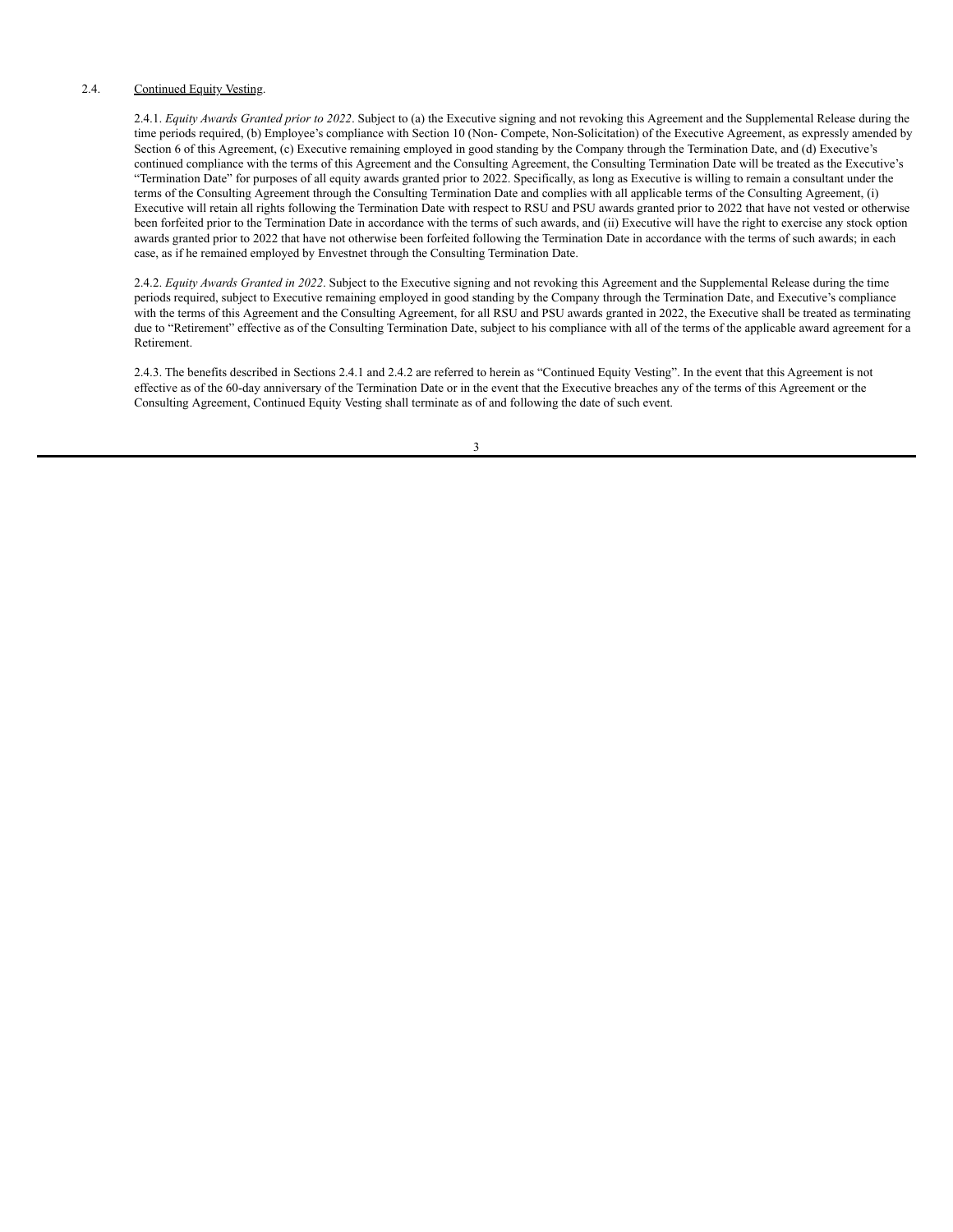2.5. Retiree Health Coverage. Executive shall be eligible to elect retiree health coverage under Envestnet's health plan pursuant to the terms of the plan. Executive will be solely responsible for the cost of such coverage.

2.6. Performance Conditions. In order to be eligible to receive the Cash Severance Payments, the Health Payment, Pro-Rata Bonus Payment and the Continued Equity Vesting, Executive must hand off any outstanding business issues and ensure a smooth client transition prior to the Termination Date (the "Performance Conditions"). In addition, Executive must at all times comply with Envestnet's rules, policies and Code of Conduct. Executive should also check with the Chief Executive Officer ("CEO") for guidance regarding other specific deliverables prior to the Termination Date. Whether these Performance Conditions have been met shall be determined by Envestnet and the CEO, in their sole discretion, as of the Termination Date. For the avoidance of doubt, Envestnet shall have no obligations under the Consultant Agreement if the Performance Conditions are not met.

2.7. Executive acknowledges that the benefits described above are over and above anything owed to Executive by law, contract or under the policies of Envestnet, and that they are being provided to Executive expressly in exchange for Executive's entering into this Agreement. Except as specified in this Section 2, or otherwise expressly provided in or pursuant to the Agreement, Executive shall be entitled to no compensation, benefits or other payments or distributions, and references in the release of claims below against the Company shall be deemed to also include reference to the release of claims against all compensation and benefit plans and arrangements established or maintained by the Company and its affiliates.

2.8. All amounts otherwise payable under this Agreement shall be subject to customary withholding and other employment taxes, and shall be subject to such other withholding as may be required in accordance with the terms of this Agreement.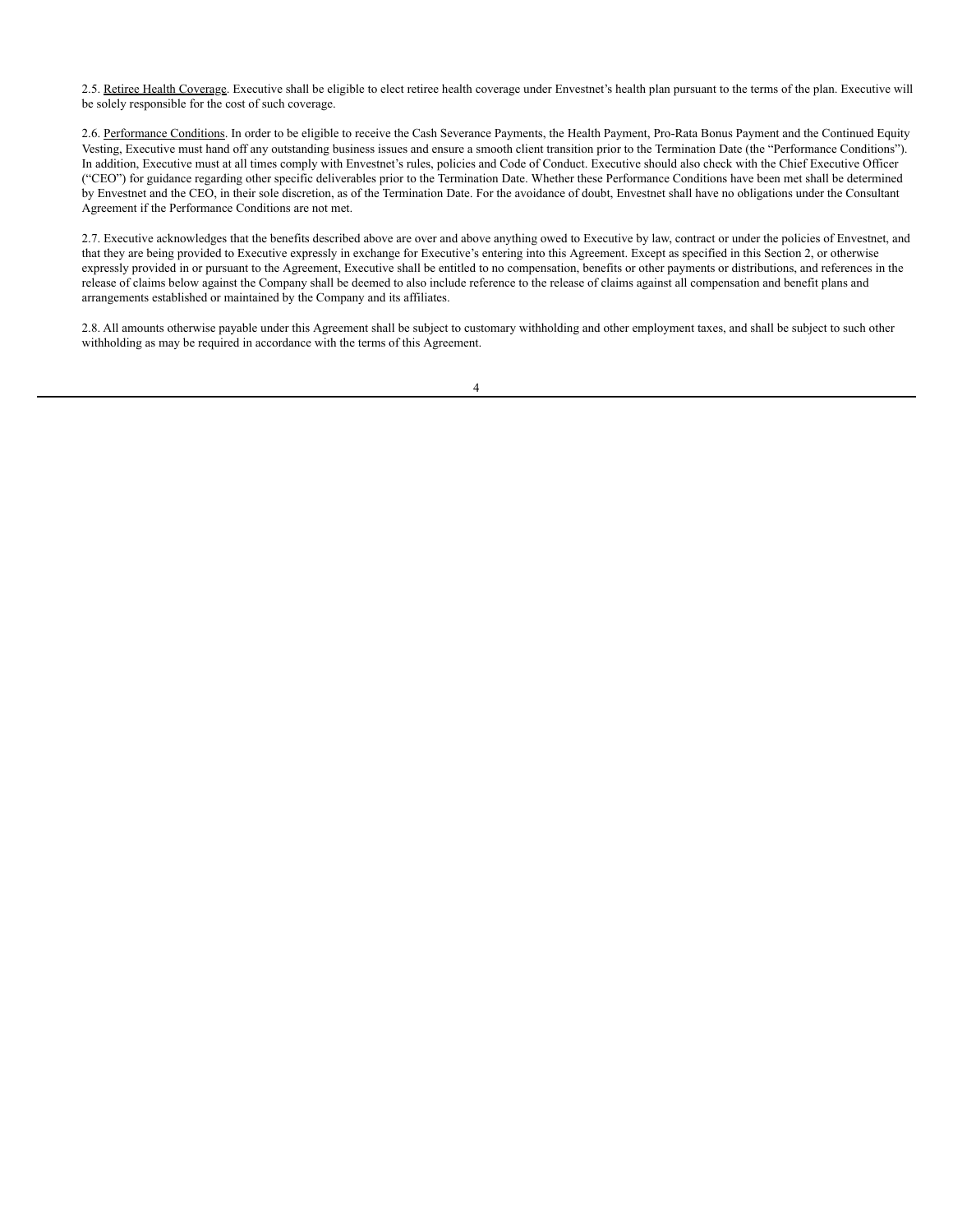#### **3. RELEASE, WAIVER AND COVENANTS NOT TO SUE.**

3.1. In consideration of the payments to be made by Envestnet to the Executive in Section 2 above, the Executive, on behalf of himself, his heirs, family members, executors, agents and assigns, with full understanding of the contents and legal effect of this Agreement and having the right and opportunity to consult with Executive's counsel, releases and discharges Envestnet, its officers, directors, board members, supervisors, managers, employees, agents, representatives, attorneys, divisions, subsidiaries and affiliates, and all related entities of any kind or nature, and its and their predecessors, successors, heirs, executors, administrators, and assigns (collectively, the "the Company Released Parties") from any and all claims, actions, causes of action, grievances, suits, charges, or complaints of any kind or nature whatsoever ("Claims"), that Executive ever had or now has, whether fixed or contingent, liquidated or unliquidated, known or unknown, suspected or unsuspected, and whether arising in tort, contract, statute, or equity, before any federal, state, local, or private court, agency, arbitrator, mediator, or other entity, regardless of the relief or remedy. Without limiting the generality of the foregoing, it being the intention of the parties to make this release as broad and as general as the law permits, this release specifically includes any and all subject matters and claims arising from any alleged violation by the Company Released Parties under the Age Discrimination in Employment Act of 1967, as amended; Title VII of the Civil Rights Act of 1964, as amended; the Civil Rights Act of 1866, as amended by the Civil Rights Act of 1991 (42 U.S.C.§ 1981); the Rehabilitation Act of 1973, as amended; the Executive Retirement Income Security Act of 1974, as amended ("ERISA"); the Illinois Human Rights Act and other similar state or local laws; the Americans with Disabilities Act; the Worker Adjustment and Retraining Notification Act; the Fair Credit Reporting Act, the Equal Pay Act; Executive Order 11246; Executive Order 11141; any state civil rights or antidiscrimination law; any state or local wage and hour law; any whistleblower law; any public policy, contract, tort, or common law; and any other statutory claim, employment or other contract or implied contract claim or common law claim for wrongful discharge, breach of an implied covenant of good faith and fair dealing, defamation, or invasion of privacy arising out of or involving Executive's employment with Envestnet or the Termination of Executive's employment with Envestnet, including any claims arising out of any employment agreement and any allegation for costs, fees, or other expenses including attorneys' fees incurred in these matters. However, this release excludes the filing of an administrative charge or complaint with the Equal Employment Opportunity Commission or other administrative agency, although the Executive waives any right to monetary relief related to such a charge. This general release of claims also excludes any claims made under state workers' compensation or unemployment laws, and/or any claims which cannot be waived by law. The Executive further acknowledges that Executive is aware that statutes exist that render null and void releases and discharges of any Claims which are unknown to the releasing or discharging part at the time of execution of the release and discharge. The Executive hereby expressly waives, surrenders and agrees to forego any protection to which Executive would otherwise be entitled by virtue of the existence of any such statute in any jurisdiction. Notwithstanding the foregoing, nothing in this Agreement shall prevent Executive from enforcing Executive's rights to (i) Executive's non-forfeitable accrued benefits (within the meaning of Section 203 and 204 of ERISA) under any tax-qualified retirement plan maintained by Envestnet; (ii) receive continuation coverage pursuant to COBRA; (iii) indemnification under Envestnet's certificate of incorporation, by-laws and/or any indemnification agreement entered into between Executive and any Company Released Party; or (iv) the enforcement of this Agreement. Also, Executive does not release any Claims against any Company Released Party that may arise after this Agreement becomes effective.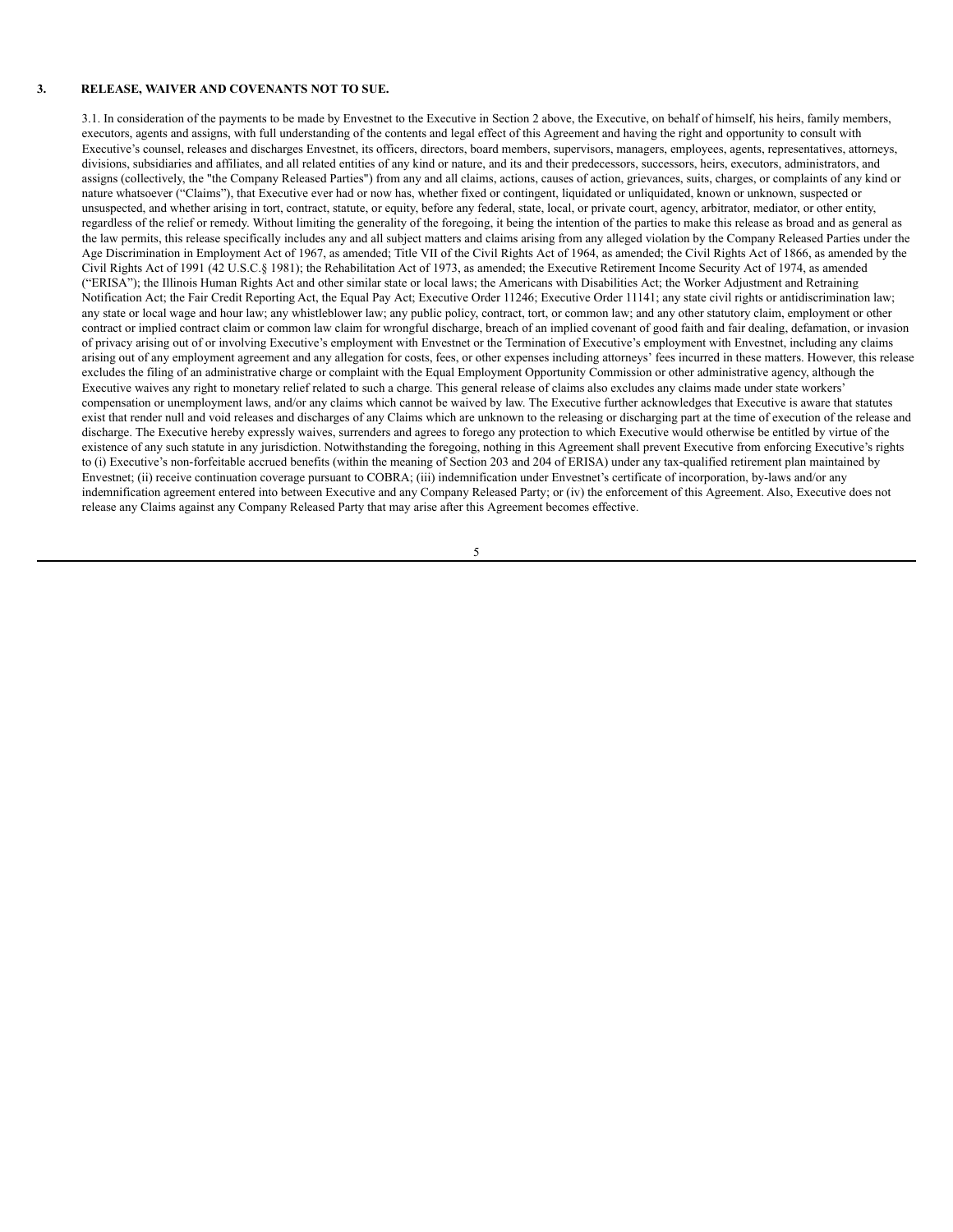3.2. Employees in California expressly waive and relinquish any and all rights or benefits afforded by California Civil Code Section 1542, which provides as follows:

A general release does not extend to claims that the creditor or releasing party does not know or suspect to exist in his or her favor at the time of executing the release and that, if known by him or her, would have materially affected his or her settlement with the debtor or released party.

#### For purposes of applying Section 1542 to this Agreement, "creditor" refers to Executive and "debtor" refers to Company and the Released Parties.

3.3. Executive also agrees not to file any lawsuit based on claims Executive has released in this Agreement, although Executive may participate in an investigation or proceeding conducted by an administrative agency provided Executive agrees to waive Executive's right to any monetary recovery.

3.4. This agreement not to file a lawsuit does not apply to any claims that arise based on events that take place after the date on which Executive signs this Agreement or to any lawsuit Executive may file to enforce this Agreement.

#### 4. **CONFIDENTIALITY AGREEMENT**.

4.1. Executive agrees that the terms of the Envestnet Financial Technologies Employee Confidentiality Agreement shall continue to apply on and after the Termination Date pursuant to the terms of such agreement and the Executive agrees that Executive shall be required to comply with all applicable terms of such agreement on and after the Termination Date.

4.2. Nothing in this Agreement prohibits Executive from reporting possible violations of federal or state law or regulation to any governmental agency or entity or making other disclosures that are protected under the whistleblower provisions of federal or state law or regulation.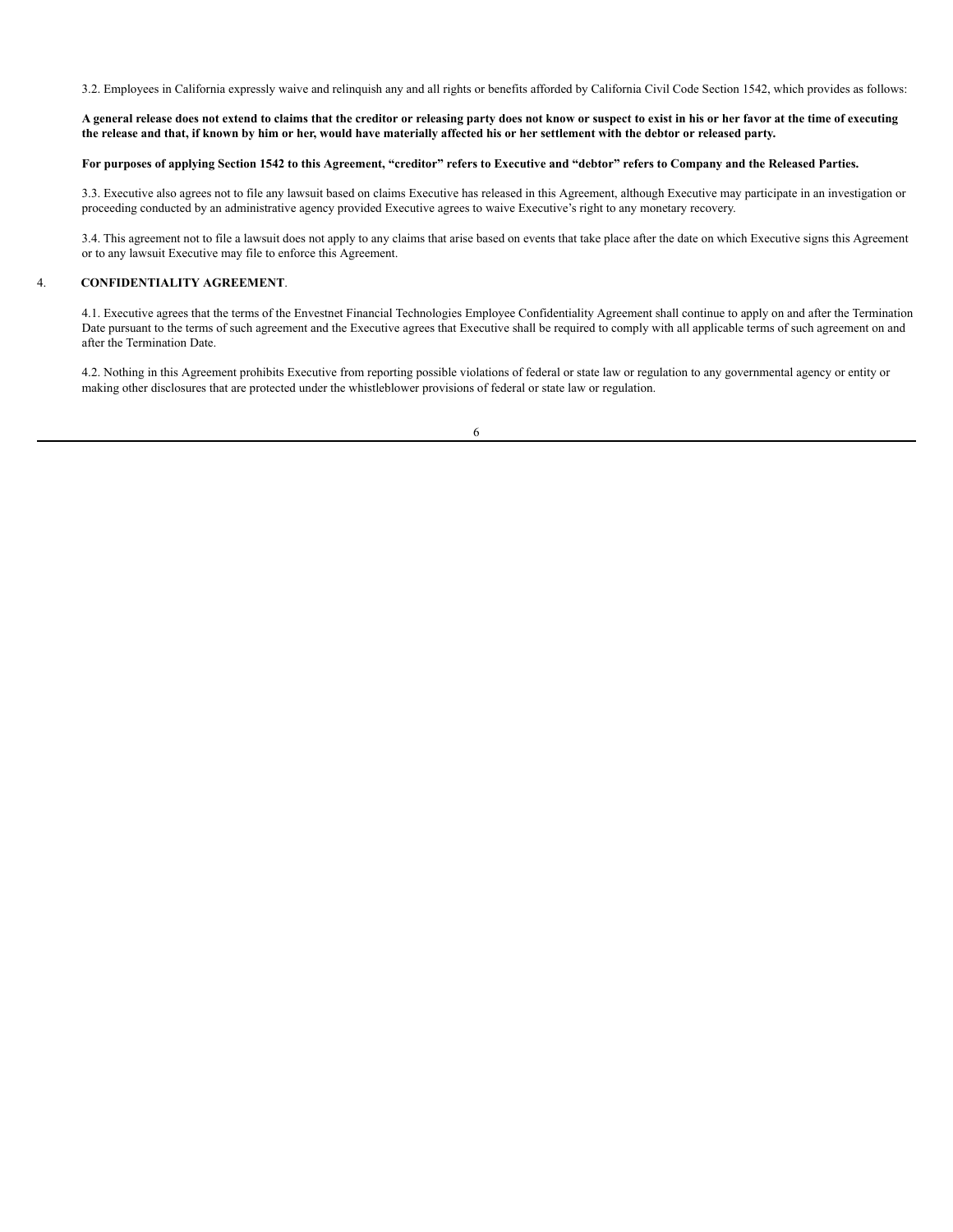# **5. TRADE SECRETS.**

In compliance with 18 U.S.C. § 1833(b) ("Section 1833(b)(1)"), as established by the Defend Trade Secrets Act of 2016, Executive is given notice of the following immunities listed in Sections 1833(b)(1) and (2) (Immunity From Liability For Confidential Disclosure Of A Trade Secret To The Government Or In A Court Filing): (1) IMMUNITY.—An individual shall not be held criminally or civilly liable under any Federal or State trade secret law for the disclosure of a trade secret that (A) is made (i) in confidence to a Federal, State, or local government official, either directly or indirectly, or to an attorney; and (ii) solely for the purpose of reporting or investigating a suspected violation of law; or (B) is made in a complaint or other document filed in a lawsuit or other proceeding, if such filing is made under seal. (2) USE OF TRADE SECRET INFORMATION IN ANTI-RETALIATION LAWSUIT.—An individual who files a lawsuit for retaliation by an employer for reporting a suspected violation of law may disclose the trade secret to the attorney of the individual and use the trade secret information in the court proceeding, if the individual (A) files any document containing the trade secret under seal; and (B) does not disclose the trade secret, except pursuant to court order.

#### **6. PRIOR AGREEMENT.**

6.1 Executive agrees that the terms of relating to Sections 7 (Confidential Information), 8 (Return of the Company Property), 9 (Intellectual Property Rights) and 10 (Non-Compete, Non-Solicitation) of the Executive Agreement shall continue to apply on and after the Termination Date pursuant to the terms of such agreement and the Executive agrees that Executive shall be required to comply with all applicable terms of such agreement on and after the Termination Date.

6.2 Notwithstanding the foregoing, the Executive agrees that for purposes of Section 10 (Non- Compete, Non-Solicitation) of the Executive Agreement, the following amendments shall apply:

6.2.1 the Restricted Period (and Executive's non-competition and non-solicitation obligations contained in Section  $10(a)(i)$  of the Executive Agreement) shall continue until the later of (i) the number of months from the Termination Date during which Envestnet makes Cash Severance Payments to the Executive (but not later than the twenty-four (24) month anniversary of the Termination Date), and (ii) the Consulting Termination Date;

6.2.2 "Business" shall mean the provision of (a) investment advisory, integrated portfolio, practice management and reporting solutions and services to financial advisors and institutions; (b) data aggregation and data analytics to financial advisors and institutions; and (c) any other business directly engaged in by the Company and its Affiliates prior to the Consulting Termination Date;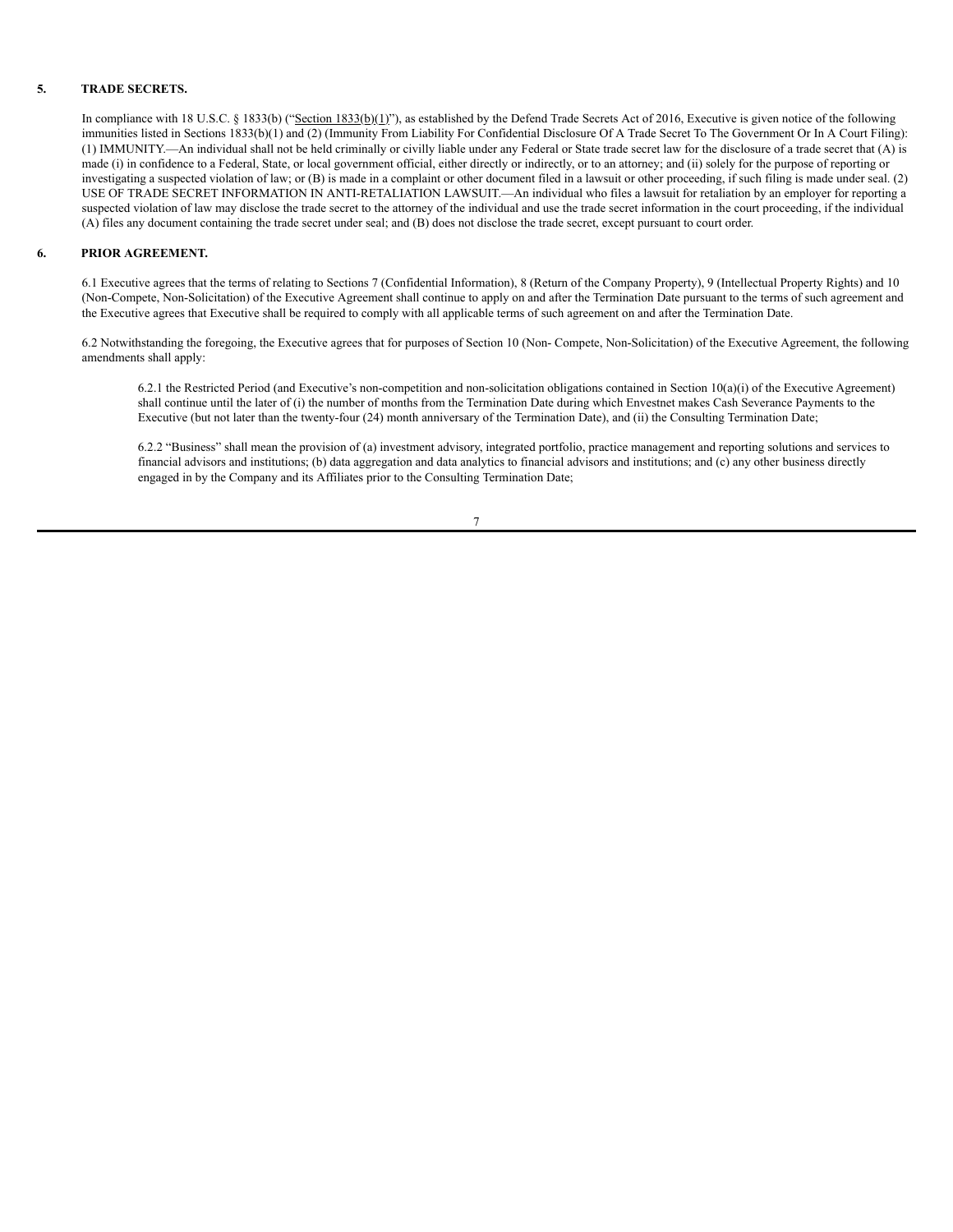6.2.3 the second paragraph of clause (i) of subsection (a) of said Section 10 shall be amended and restated to read in full as follows: '*A business or entity* shall be considered "in competition" with the Company or its Affiliates if it engages in, or is a special acquisition corporation or similar entity seeking to *enter into a business combination with a company that is engaged in, the Business*; and

6.2.4 For a period of one (1) year after the expiration of the Restricted Period, the Executive agrees that he will provide 60 day's prior written notice to the Company of his engaging in any conduct restricted by Section  $10(a)(i)$  of the Executive Agreement, such notice to specify the name of the relevant entity and Executive's expected title and duties.

# 7. **KNOWING AND VOLUNTARY RELEASE.**

7.1. Executive agrees that Executive has signed this Agreement and the Supplemental Release knowingly and voluntarily and not as a result of threats or coercion.

7.2. Executive acknowledges that Executive received this Agreement and the Supplemental Release by April 13, 2022 and that Executive has at least 21 days in which to consider whether to sign this Agreement and the Supplemental Release.

## **EXECUTIVE IS HEREBY ADVISED TO CONSULT WITH AN ATTORNEY BEFORE SIGNING THIS AGREEMENT OR THE SUPPLEMENTAL RELEASE.**

# **8. ENTIRE AGREEMENT AND SEVERABILITY.**

8.1. The Parties agree that this Agreement, the Supplemental Release, and the Consulting Agreement set forth the entire agreement between them and supersede any other written or oral understanding or contract they may have.

8.2. Executive and Envestnet further agree that, if any portion of this Agreement or the Supplemental Release is held to be invalid or legally unenforceable, the remaining portions of this Agreement or the Supplemental Release will not be affected and will be given full force and effect.

# **9. APPLICABLE LAW.**

This Agreement and the Supplemental Release are governed by the laws of the state of Illinois.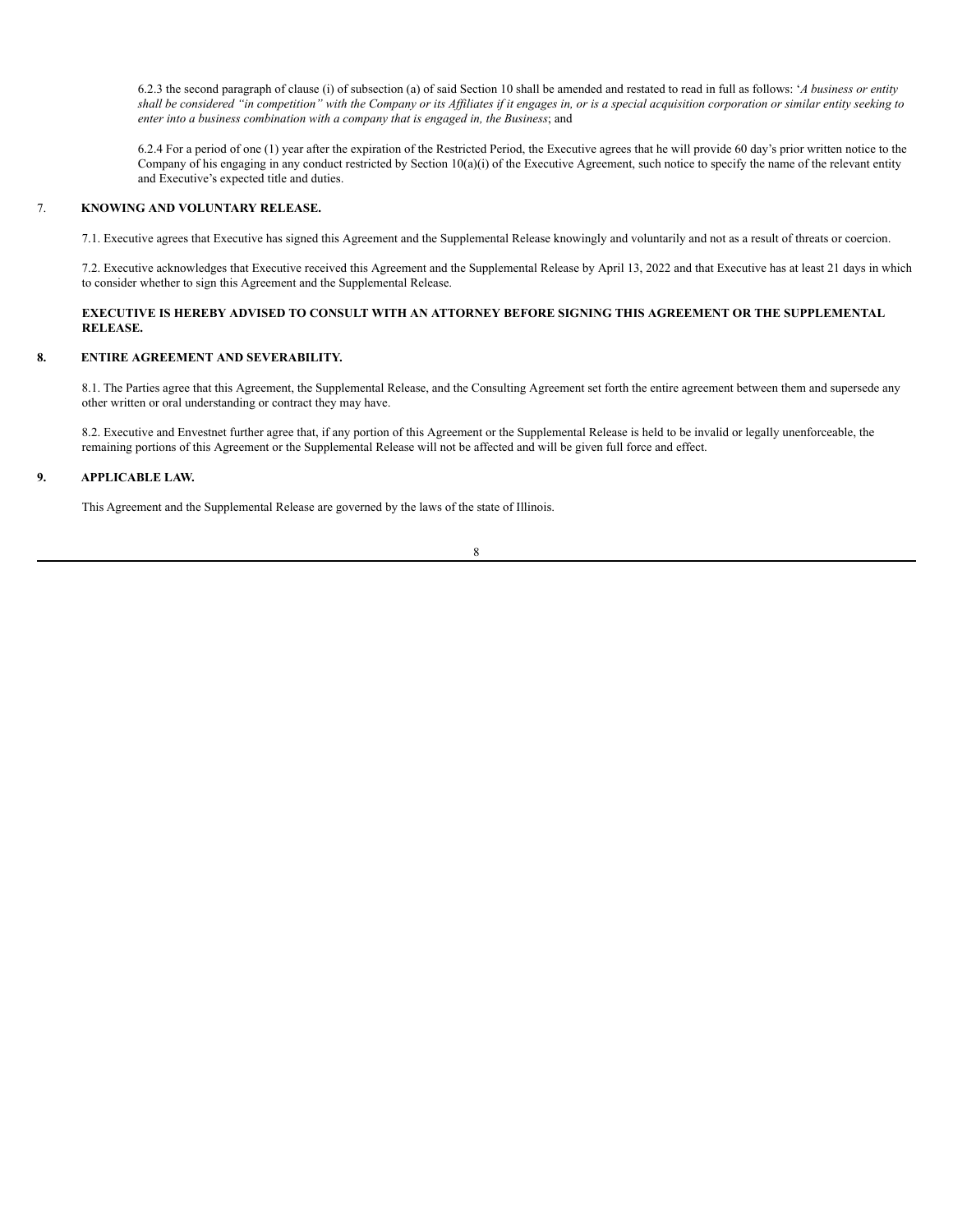# **10. EFFECTIVE DATE.**

10.1. To accept the terms of this Agreement, Executive must sign this Agreement on or before June 24, 2022 and deliver it to Envestnet by email to Sharon Rosenthal at Sharon.Rosenthal@envestnet.com.

10.2. To accept the terms of the Supplemental Release, Executive must sign Exhibit A on or after the Termination Date such that the Supplemental Release becomes effective within the 60-day period following the Termination Date and deliver it to Envestnet by email to Sharon Rosenthal at Sharon.Rosenthal@envestnet.com.

10.3. This Agreement or the Supplemental Release becomes effective and binding on the parties seven days after the date on which it is executed by Executive ("Effective Date").

10.4. Executive may revoke this Agreement or the Supplemental Release during this seven-day period prior to the applicable Effective Date ("Revocation Period") by delivering a written notice of revocation to Envestnet, c/o Sharon Rosenthal at Sharon.Rosenthal@envestnet.com.

10.5. This Agreement will become final and binding on both Parties if written notice of revocation is not delivered on or before the expiration of the Revocation Period.

HAVING READ AND UNDERSTOOD THIS AGREEMENT, CONSULTED COUNSEL OR VOLUNTARILY ELECTED NOT TO CONSULT COUNSEL, AND HAVING HAD SUFFICIENT TIME TO CONSIDER WHETHER TO ENTER INTO THIS AGREEMENT, THE UNDERSIGNED HEREBY EXECUTE THIS AGREEMENT ON THE DATES SET FORTH BELOW.

/s/ Stuart DePina By: /s/ Sharon Rosenthal

**EXECUTIVE ENVESTNET FINANCIAL TECHNOLOGIES, INC.**

Date: June 6, 2022 Title: Chief Human Resources Officer

Date: June 6, 2022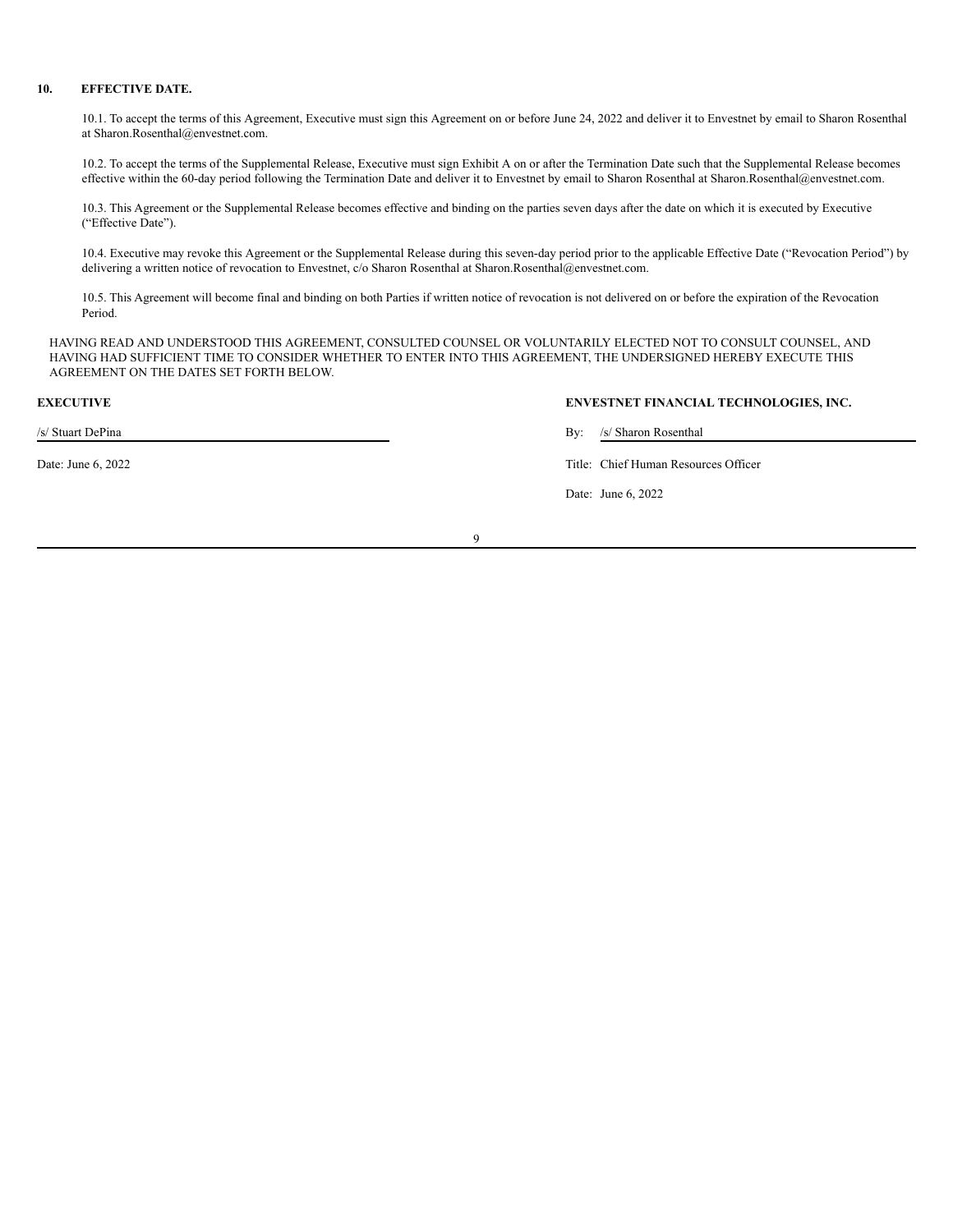## **EXHIBIT A SUPPLEMENTAL RELEASE**

In consideration of the payments to be made by Envestnet to the Executive in Section 2 of the Agreement above, the Executive, with full understanding of the contents and legal effect of this Agreement and Supplemental Release and having the right and opportunity to consult with Executive's counsel, releases and discharges Envestnet, its officers, directors, board members, supervisors, managers, employees, agents, representatives, attorneys, divisions, subsidiaries and affiliates, and all related entities of any kind or nature, and its and their predecessors, successors, heirs, executors, administrators, and assigns (collectively, the "the Company Released Parties") from any and all claims, actions, causes of action, grievances, suits, charges, or complaints of any kind or nature whatsoever ("Claims"), that Executive ever had or now has, whether fixed or contingent, liquidated or unliquidated, known or unknown, suspected or unsuspected, and whether arising in tort, contract, statute, or equity, before any federal, state, local, or private court, agency, arbitrator, mediator, or other entity, regardless of the relief or remedy. Without limiting the generality of the foregoing, it being the intention of the parties to make this release as broad and as general as the law permits, this release specifically includes any and all subject matters and claims arising from any alleged violation by the Company Released Parties under the Age Discrimination in Employment Act of 1967, as amended; Title VII of the Civil Rights Act of 1964, as amended; the Civil Rights Act of 1866, as amended by the Civil Rights Act of 1991 (42 U.S.C. § 1981); the Rehabilitation Act of 1973, as amended; the Employee Retirement Income Security Act of 1974, as amended ("ERISA"); the Illinois Human Rights Act and other similar state or local laws; the Americans with Disabilities Act; the Worker Adjustment and Retraining Notification Act; the Equal Pay Act; Executive Order 11246; Executive Order 11141; any state civil rights or antidiscrimination law; any state or local wage and hour law; any whistleblower law; any public policy, contract, tort, or common law; and any other statutory claim, employment or other contract or implied contract claim or common law claim for wrongful discharge, breach of an implied covenant of good faith and fair dealing, defamation, or invasion of privacy arising out of or involving Executive's employment with Envestnet or the Termination of Executive's employment with Envestnet, including any claims arising out of any employment agreement and any allegation for costs, fees, or other expenses including attorneys' fees incurred in these matters. However, this release excludes the filing of an administrative charge or complaint with the Equal Employment Opportunity Commission or other administrative agency, although the Executive waives any right to monetary relief related to such a charge. This general release of claims also excludes any claims made under state workers' compensation or unemployment laws, and/or any claims which cannot be waived by law. The Executive further acknowledges that Executive is aware that statutes exist that render null and void releases and discharges of any Claims which are unknown to the releasing or discharging part at the time of execution of the release and discharge. The Executive hereby expressly waives, surrenders and agrees to forego any protection to which Executive would otherwise be entitled by virtue of the existence of any such statute in any jurisdiction. Notwithstanding the foregoing, nothing in this Supplemental Release shall prevent Executive from enforcing Executive's rights to (i) Executive's non-forfeitable accrued benefits (within the meaning of Section 203 and 204 of ERISA) under any tax-qualified retirement plan maintained by Envestnet; (ii) receive continuation coverage pursuant to COBRA; (iii) indemnification under Envestnet's certificate of incorporation, by- laws and/or any indemnification agreement entered into between Executive and any Company Released Party; or (iv) the enforcement of this Agreement, the Consulting Agreement and this Supplemental Release. Also, Executive does not release any Claims against any Company Released Party that may arise after this Supplemental Release becomes effective.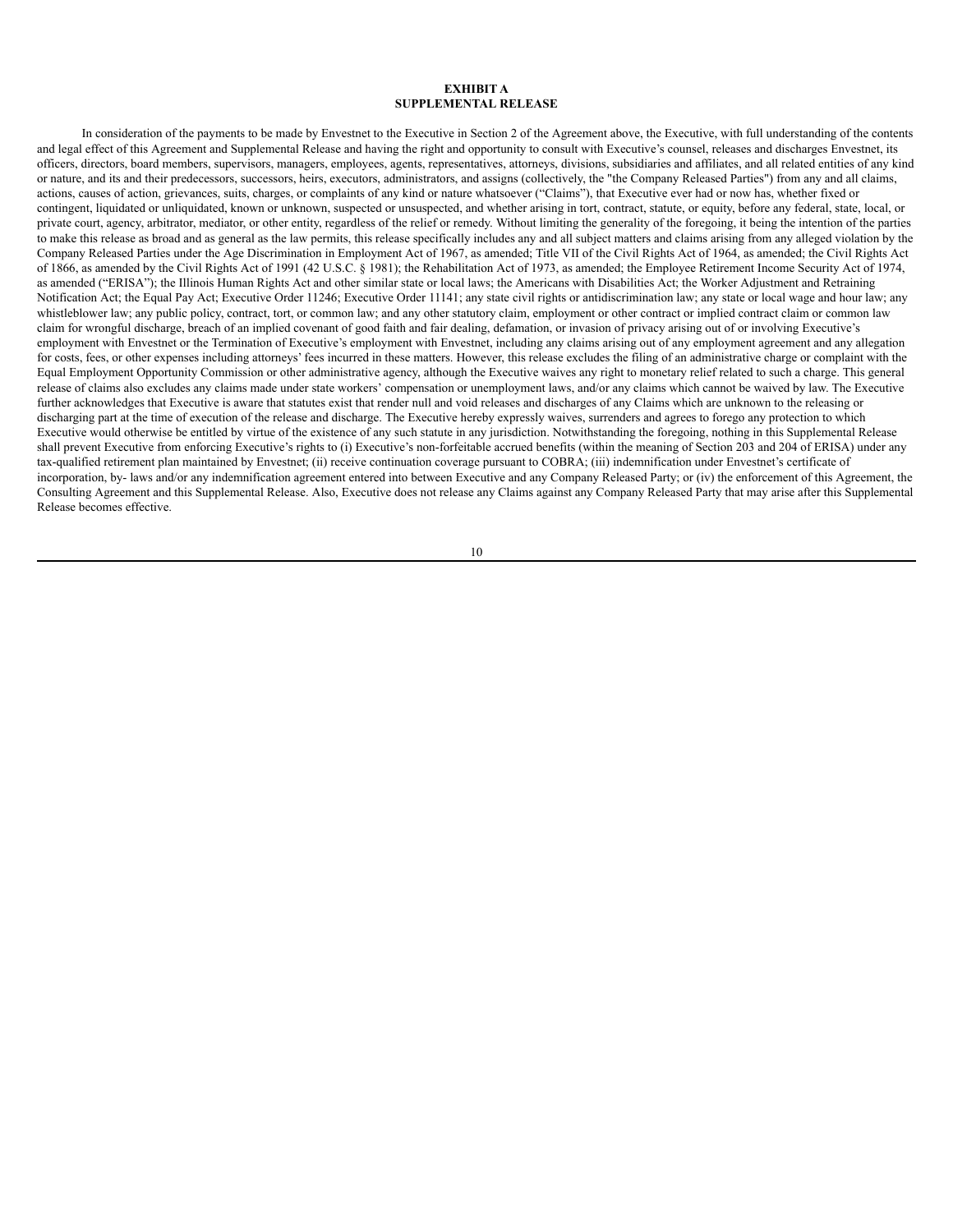Employees in California expressly waive and relinquish any and all rights or benefits afforded by California Civil Code Section 1542, which provides as follows:

A general release does not extend to claims that the creditor or releasing party does not know or suspect to exist in his or her favor at the time of executing the release and that, if known by him or her, would have materially affected his or her settlement with the debtor or released party. For purposes of applying Section 1542 to this Agreement, "creditor" refers to Executive and "debtor" refers to Company and the Released Parties.

Executive also agrees not to file any lawsuit based on claims Executive has released in this Supplemental Release, although Executive may participate in an investigation or proceeding conducted by an administrative agency provided Executive agrees to waive Executive's right to any monetary recovery.

This Supplemental Release not to file a lawsuit does not apply to any claims that arise based on events that take place after the date on which Executive signs this Supplemental Release or to any lawsuit Executive may file to enforce this Agreement, the Consulting Agreement, or this Supplemental Release.

HAVING READ AND UNDERSTOOD THIS AGREEMENT AND SUPPLEMENTAL RELEASE, CONSULTED COUNSEL OR VOLUNTARILY ELECTED NOT TO CONSULT COUNSEL, AND HAVING HAD SUFFICIENT TIME TO CONSIDER WHETHER TO ENTER INTO THIS AGREEMENT AND SUPPLEMENTAL RELEASE, THE UNDERSIGNED HEREBY EXECUTES THIS AGREEMENT AND SUPPLEMENTAL RELEASE ON THE DATE SET FORTH BELOW.

#### **EXECUTIVE**

Date: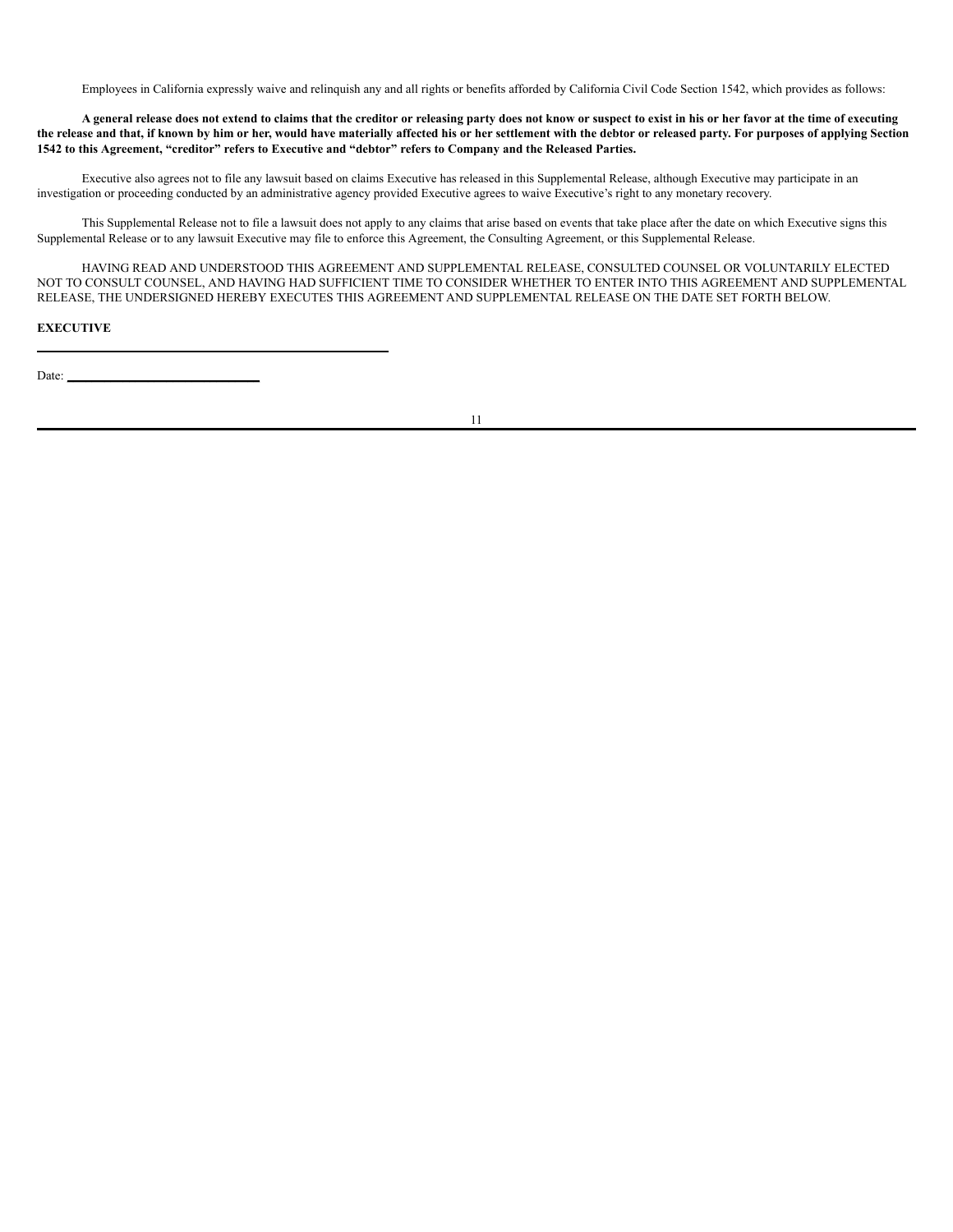# **EXHIBIT B CONSULTING AGREEMENT**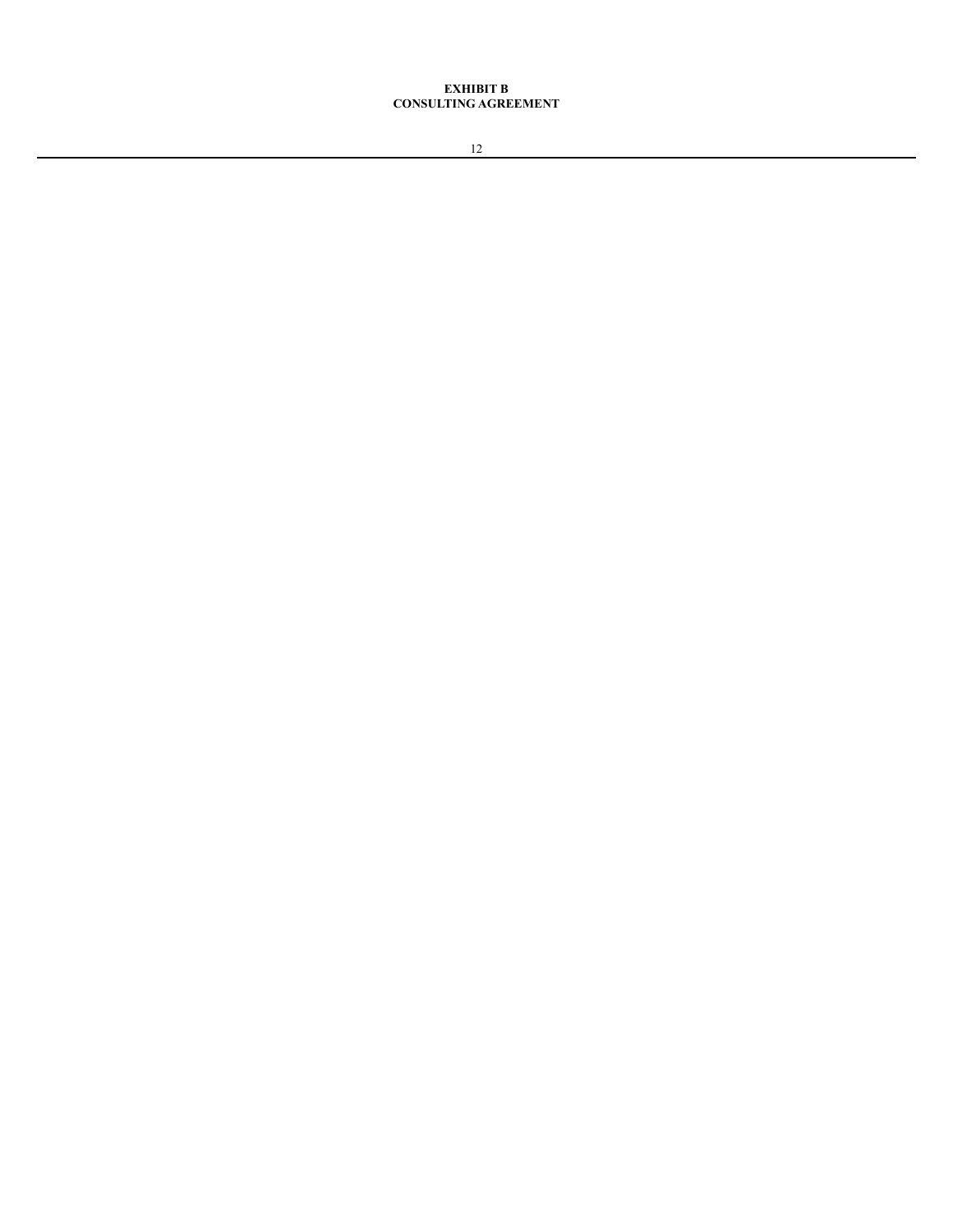

#### **Consultant Agreement**

This Consultant Agreement (the "**Agreement**") is entered into by and between Envestnet Financial Technologies, Inc. ("**Envestnet" or "Company**") and Stuart DePina ("**Consultant**"). Consultant and Envestnet (jointly, the "**Parties**"), agree to the obligations set forth in this Agreement:

WHEREAS, Consultant's employment with Envestnet is being terminated effective June 30, 2022 (the "Termination Date");

WHEREAS, Envestnet wishes to engage Consultant as a consultant for a period of time following the Termination Date;

WHEREAS, the Parties agree that entry into this Agreement is contingent upon Consultant remaining employed with Envestnet through the Termination Date. If Consultant voluntarily terminates his employment prior to the Termination Date or is terminated by Envestnet for Cause (as such term is defined in Executive's Executive Agreement, dated June 1, 2019 (the "**Executive Agreement**")) prior to the Termination Date, this Agreement will be null and void.

THEREFORE, in consideration of the mutual agreements and promises contained herein, the Parties agree as follows:

#### **1. Consultant Representations**

(a) Consultant agrees to perform the consulting services described in Exhibit A (the "**Services**") hereunder in good faith and according to high professional standards, relying on his experience, knowledge, judgment, and techniques. Consultant will comply with all applicable federal, state and local laws and with the provisions of the Envestnet Code of Conduct that are applicable to independent contractors.

(b) During the twenty-four month Term (as defined below), Consultant shall provide the Services from his own office space, but may need to travel from time to time to provide the Services.

#### **2. Compensation.**

(a) As compensation for the Services performed, during the Term, Envestnet shall remit to Consultant the amount of \$20,000.00 (Twenty Thousand Dollars and No Cents) per month; provided, however, that such amount shall be pro-rated for the month in which the Consultant ceases to perform the Services, by multiplying \$20,000.00 by a fraction with the numerator equal to the number of business days during the month prior to the termination of the Services, and the denominator equal to the total number of business days during the month in which the termination of the Services occurs. Compensation shall be paid in arrears on the last day of each month of the Term, subject to Consultant submitting an itemized invoice every month that includes the number of hours worked and lists the services provided.

(b) In addition, Envestnet shall reimburse Consultant for reasonable and customary pre-approved, out-of-pocket business or travel expenses actually incurred by Consultant in order to perform the Services, in accordance with Envestnet's Business and Expense Reimbursement Policy, as amended from time to time.

#### **3. Intellectual Property.**

(a) Consultant acknowledges that during the term of the Services, Consultant may have access to and become acquainted with proprietary business, technical and financial and other non-public information (including, but not limited to, customer information, computer programs, technical drawings, algorithms, know-how, formulas, tools, methodologies, processes, ideas, inventions (whether patentable or not), schematics, product development plans, forecasts, technical, marketing and business strategies and initiatives) used by Envestnet in connection with the operation of its business (collectively, "**Confidential Information**"). Consultant agrees that Consultant shall not obtain any right, title or interest in any Confidential Information by virtue of this Agreement and the activities contemplated hereunder.

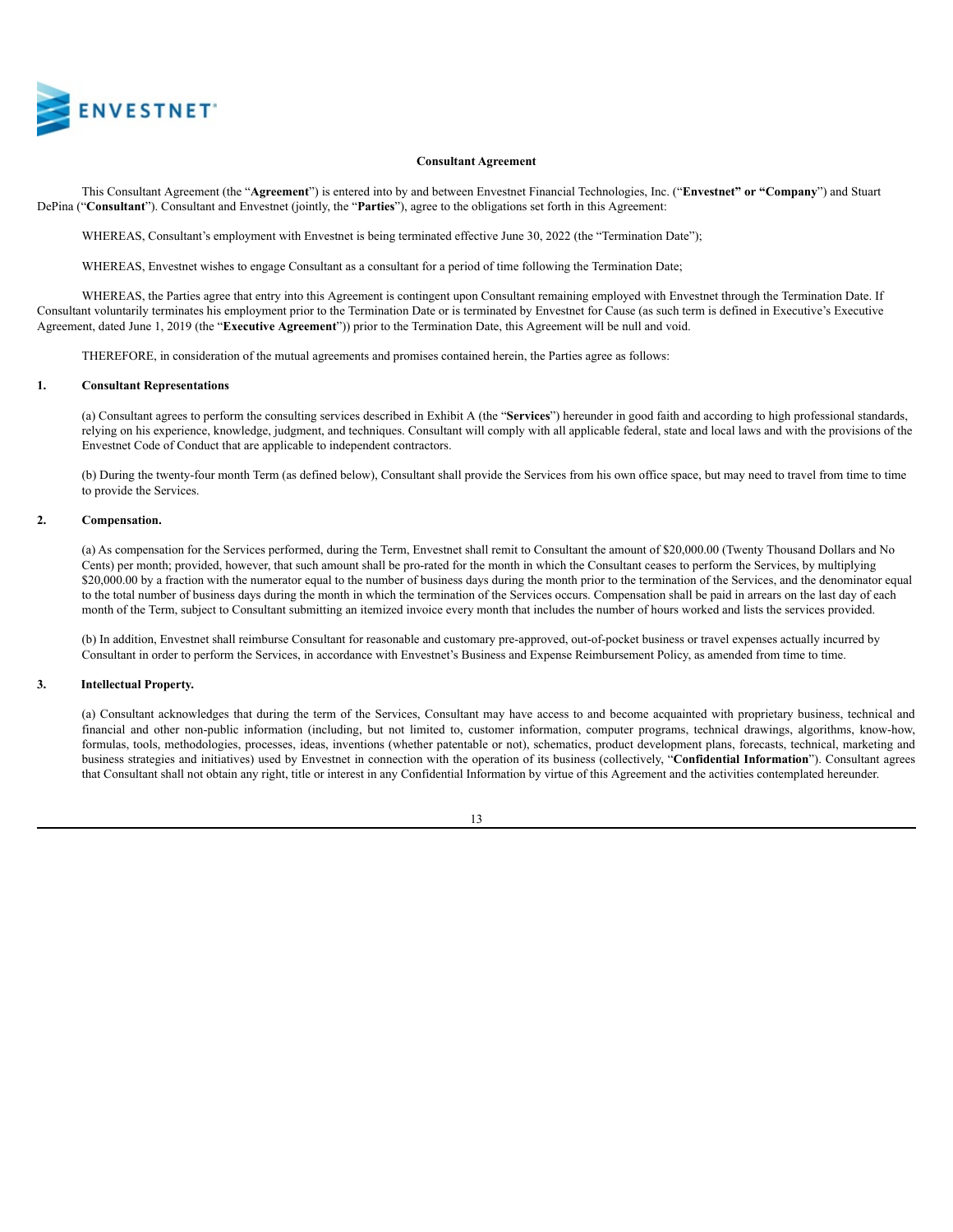

(b) Consultant acknowledges that Consultant may be expected to do creative work in connection with the performance of the Services under this Agreement which may lead to inventions, discoveries, developments, procedures, ideas, innovations, systems, programs, know-how, knowledge, technology, processes, methods, procedures, works of authorship, information, lists and other work product (collectively, the "**Work Product**"). Consultant acknowledges and agrees that Envestnet is and shall be the sole and exclusive owner of all right, title and interest in and to the Work Product, including all copyrights and other intellectual property rights therein. In furtherance of the foregoing, Consultant shall create all Work Product as work made for hire as defined in Section 101 of the Copyright Act of 1976. To the extent the Work Product does not qualify as, or otherwise fails to be, work made for hire, Consultant shall, and hereby does, (i) assign, transfer, and otherwise convey to Envestnet, irrevocably and in perpetuity, all right, title and interest in and to the Work Product, including all copyrights and other intellectual property rights therein; and (ii) irrevocably waive any and all claims Consultant may now or hereafter have in any jurisdiction to moral rights or rights of droit moral with respect to the Work Product.

(c) To the extent that Work Product includes advice, programming or other technology or materials that are or have been created or obtained by Consultant previous to this Agreement or are of generic applicability to Consultant's business (the "**Standard Advice**"), such Standard Advice is not meant to be included within the reference to Work Product, and instead Envestnet's rights in such Standard Advice are limited to use thereof.

#### **4. Confidentiality.**

(a) Consultant agrees that Consultant will not disclose any Confidential Information, directly or indirectly, or use any Confidential Information in any manner, either during the term of this Agreement or at any time thereafter, All files, records, documents, blueprints, specifications, information, letters, notes, media lists, original artwork/creative, notebooks and similar items relating to the business of Envestnet, whether prepared by Consultant or otherwise coming into Consultant's possession, shall remain the exclusive property of Envestnet.

(b) With respect to Confidential Information received by Consultant, Consultant shall:

(i) hold the Confidential Information in strict confidence and restrict disclosure solely to directors, officers and employees of Envestnet who need to know such information and to those other individuals approved by Envestnet to receive such Confidential Information; (ii) use the Confidential Information in the course of the performance of, and as necessary to perform, the Services and then solely to benefit Envestnet; (iii) notify Envestnet immediately in the event Consultant becomes aware of any loss, unauthorized use or improper disclosure of Confidential Information; and (iv) use the same degree of care to protect the Confidential Information as is used to protect the Consultant's proprietary information, but in no case less than strictly preserving the secrecy of all Confidential Information.

(c) Consultant expressly acknowledges that as a financial advisor, Envestnet is subject to certain laws and regulations (such as Regulation S-P of the Securities and Exchange Commission) regarding the privacy and protection of consumer information, and that any receipt of personal information of a client ("**Nonpublic Personal Information**") of Envestnet (such as: name, account number, social security number or address) by the Consultant through its performance of Services shall be treated as Confidential Information. In addition, Consultant agrees that should the scope of the Services being provided reasonably entail Consultant having access to Non-Public Information, Consultant will have adopted policies and procedures that address administrative, technical and physical safeguards that are reasonably designed to insure the security and confidentiality of the information, protecting against any anticipated threats or unauthorized access to or use of such information.

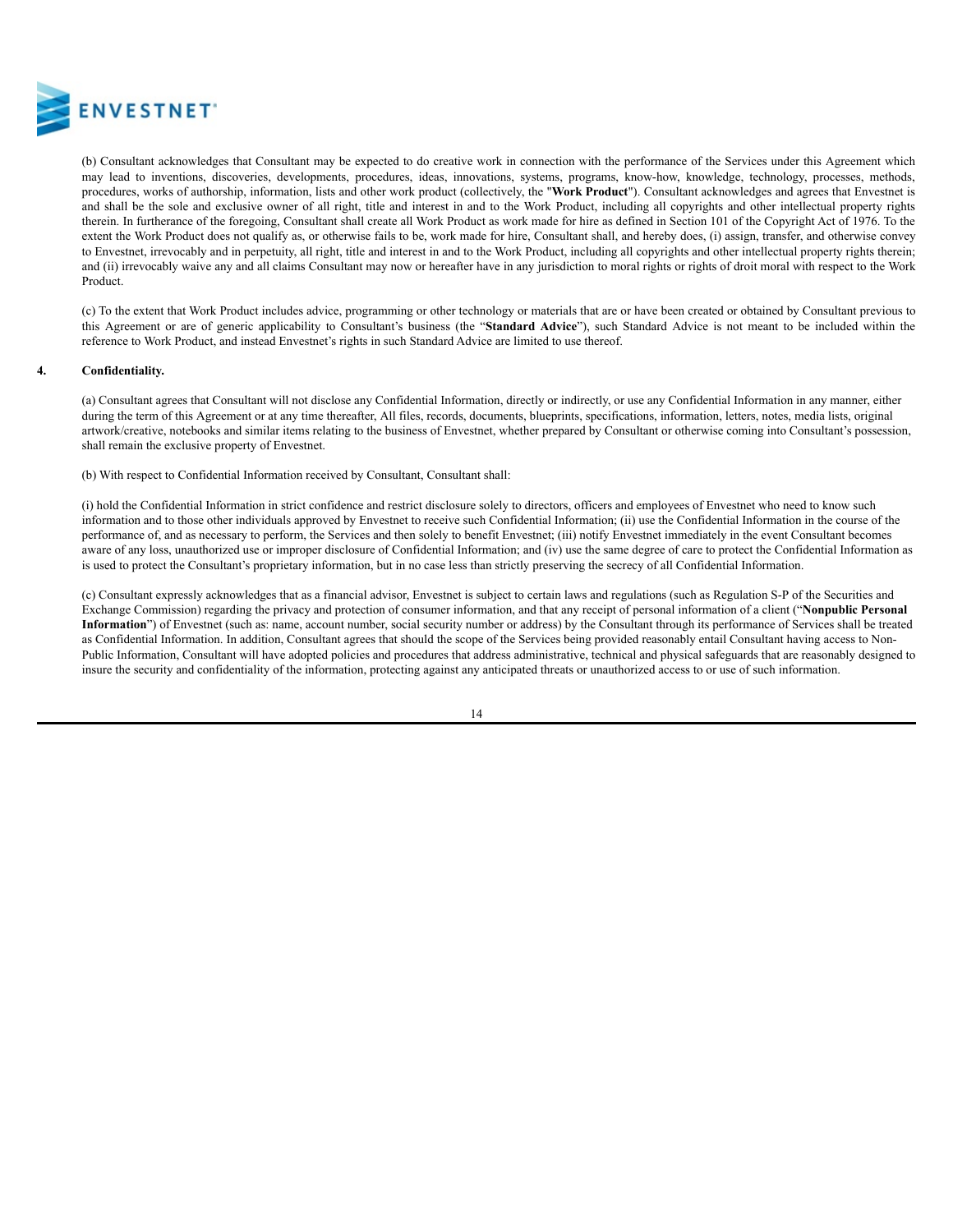

(d) The foregoing obligations of Consultant shall not apply to any portion of the Confidential Information which: (i) is or becomes known publicly through no fault of the Consultant; (ii) is learned by Consultant from a third party entitled to disclose it; (iii) is already known to the Consultant before receipt from the Discloser (and such knowledge has been promptly disclosed to Envestnet); or (iv) must be disclosed by operation of law. Consultant shall promptly notify Envestnet of any such request for disclosure (by operation of law) in order to allow Envestnet full opportunity to seek the appropriate protective orders. In any such event, Consultant will use its reasonable efforts in cooperation with Envestnet, or otherwise, to avoid or minimize the required disclosure of any Confidential Information.

(e) Upon completion of the Services, Consultant shall promptly return to Envestnet or destroy any Confidential Information that it is not otherwise expressly entailed or required to maintain, including copies, reproductions or any other materials containing, summarizing or reflecting any Confidential Information, without retaining copies. In complying with the preceding obligation, a Consultant shall delete all electronic files on any computers within the Recipient's operation or control containing, summarizing or reflecting any Confidential Information.

(f) Consultant shall neither disclose to Envestnet, nor use nor bring with Consultant at any time, any confidential information, trade secrets and/or proprietary information from any of Consultant's former employers or clients or others to whom Consultant owes any duty. If Consultant a party to any non-disclosure, nonsolicitation or non-compete agreement of any kind, Consultant shall provide a copy of such agreement to Envestnet upon the signing of this Agreement.

(g) In compliance with 18 U.S.C. § 1833(b) ("**Section 1833(b)(1)**"), as established by the Defend Trade Secrets Act of 2016, Consultant is given notice of the following immunities listed in Sections 1833(b)(1) and (2) (Immunity From Liability For Confidential Disclosure Of A Trade Secret To The Government Or In A Court Filing): (1) IMMUNITY.—An individual shall not be held criminally or civilly liable under any Federal or State trade secret law for the disclosure of a trade secret that (A) is made (i) in confidence to a Federal, State, or local government official, either directly or indirectly, or to an attorney; and (ii) solely for the purpose of reporting or investigating a suspected violation of law; or (B) is made in a complaint or other document filed in a lawsuit or other proceeding, if such filing is made under seal. (2) USE OF TRADE SECRET INFORMATION IN ANTI-RETALIATION LAWSUIT.—An individual who files a lawsuit for retaliation by an employer for reporting a suspected violation of law may disclose the trade secret to the attorney of the individual and use the trade secret information in the court proceeding, if the individual (A) files any document containing the trade secret under seal; and (B) does not disclose the trade secret, except pursuant to court order.

(h) Nothing in this Section 4 prohibits Consultant from discussing or disclosing information about unlawful acts in the workplace, such as harassment or discrimination, or any other conduct that Consultant has a reason to believe is unlawful or from reporting possible violations of applicable law or regulation to any governmental agency or entity or making other disclosures that are protected under the whistleblower provisions of applicable law or regulation.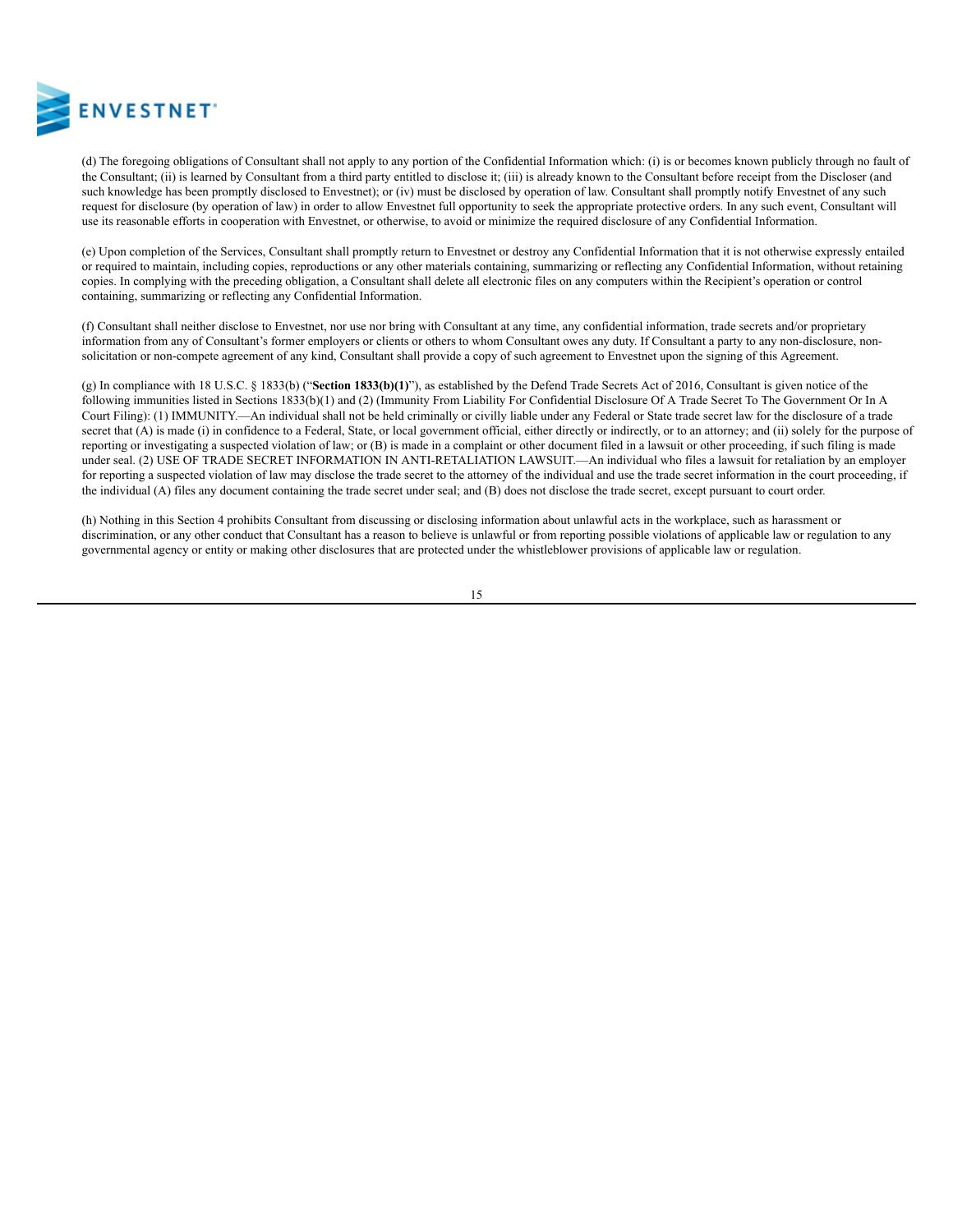

**5. Use of Name.** Neither this Agreement nor the performance of the Services hereunder shall be considered to create a joint venture or partnership between Envestnet and Consultant. Neither Envestnet nor Consultant will utilize the other in any way without the other's written consent, such as, but not limited to, use of a party's logo or use of a party's name in press releases. Under no circumstances shall either party employ the other's name in such a manner as to create the impression that the relationship created or intended between them is anything other than what is described in this Agreement.

**6. Relationship Not Exclusive.** The parties acknowledge and agree that this Agreement is non-exclusive and that either party may enter into similar services arrangements with other firms, consultants and clients, subject to the provisions of this Agreement. Contractor represents that Contractor is customarily engaged in an independently established trade, occupation or business of the same nature as the Services.

**7. Non-Compete, Non-Solicitation**. In further consideration of the remuneration to be paid to Contractor hereunder, Contractor acknowledges that Section 10 (Non-Compete, Non-Solicitation) of the Executive Agreement by and between Envestnet and Consultant dated June 1, 2019 shall continue to apply in accordance with the terms thereof, as expressly modified by Section 6 of the Severance Agreement and General Release entered into by Envestnet and Consultant on or about the Effective Date.

**8. Breach of Agreement.** The Parties agrees that, in the event of any breach of this Agreement, the non-breaching party would be irreparably and immediately harmed and could not be made whole by monetary damages. Without prejudice to any rights and remedies otherwise available, the non-breaching party shall be entitled to equitable relief by way of injunction in the event of a breach of any provision of this Agreement. The Parties also agree (a) to waive any right to require that either Party post any type of bond or security and (b) that the breaching Party shall pay all costs, including attorney's fees, incurred by the other Party by reason of the breaching Party's breach.

**9. Independent Contractor.** The Parties agree that Consultant is an independent contractor (not an employee or other agent) of Envestnet pursuant to applicable law and that Consultant will not be considered an employee of Envestnet for any purpose. Consultant further acknowledges that nothing in this Agreement shall create an employeremployee relationship, partnership, agency or joint venture relationship between Consultant and Envestnet for any purpose. Consultant agrees and acknowledges that Consultant shall not be entitled to and Envestnet will not provide Consultant with any benefits that may be afforded from time to time to Envestnet employees, including vacation pay, sick leave, retirement benefits, health or disability benefits, or other benefits of any kind. As an independent contractor, Consultant understands and agrees that Envestnet will not make any deductions whatsoever from any payments under this Agreement, and Consultant will be solely responsible for and shall pay any taxes with respect to payments made to Consultant pursuant to this Agreement. For example, Envestnet will not (a) withhold FICA (Social Security) from its payments to Consultant, (b) make state or federal unemployment insurance contributions on behalf of Consultant, or (c) withhold state and federal income taxes from its payments to Consultant. Envestnet will not provide insurance coverage of any kind for Consultant, including Worker's Compensation insurance or disability insurance. Consultant will be liable for Consultant's own debts, obligations, acts and omissions. Consultant shall be solely responsible for the manner and hours in which Services are performed and is solely responsible for all taxes, withholdings and other statutory, regulatory or contractual obligations of any sort. Consultant agrees to indemnify Envestnet from any and all claims, damages, liability, settlement, attorneys' fees and expenses, as incurred, on account of the foregoing or any breach of this Agreement, including Consultant's classification as an independent contractor. Such indemnification obligation includes, but is not limited to, any obligation imposed upon Envestnet (i) to withhold or pay any taxes of any kind, including, without limitation, any income taxes, Social Security taxes and/or Medicare taxes (FICA), SDI premiums, unemployment insurance premiums, or any other type of employment related taxes, or (ii) to provide coverage or benefits under any of Consultant's benefit plans, in each case in connection with compensation of any kind received by the Contractor. Consultant agrees to assist Envestnet in contesting any claim or assertion that Consultant is not properly classified under other applicable law, as an independent contractor, and to cooperate fully in the defense of any such claim or claims regarding misclassification brought against Consultant.

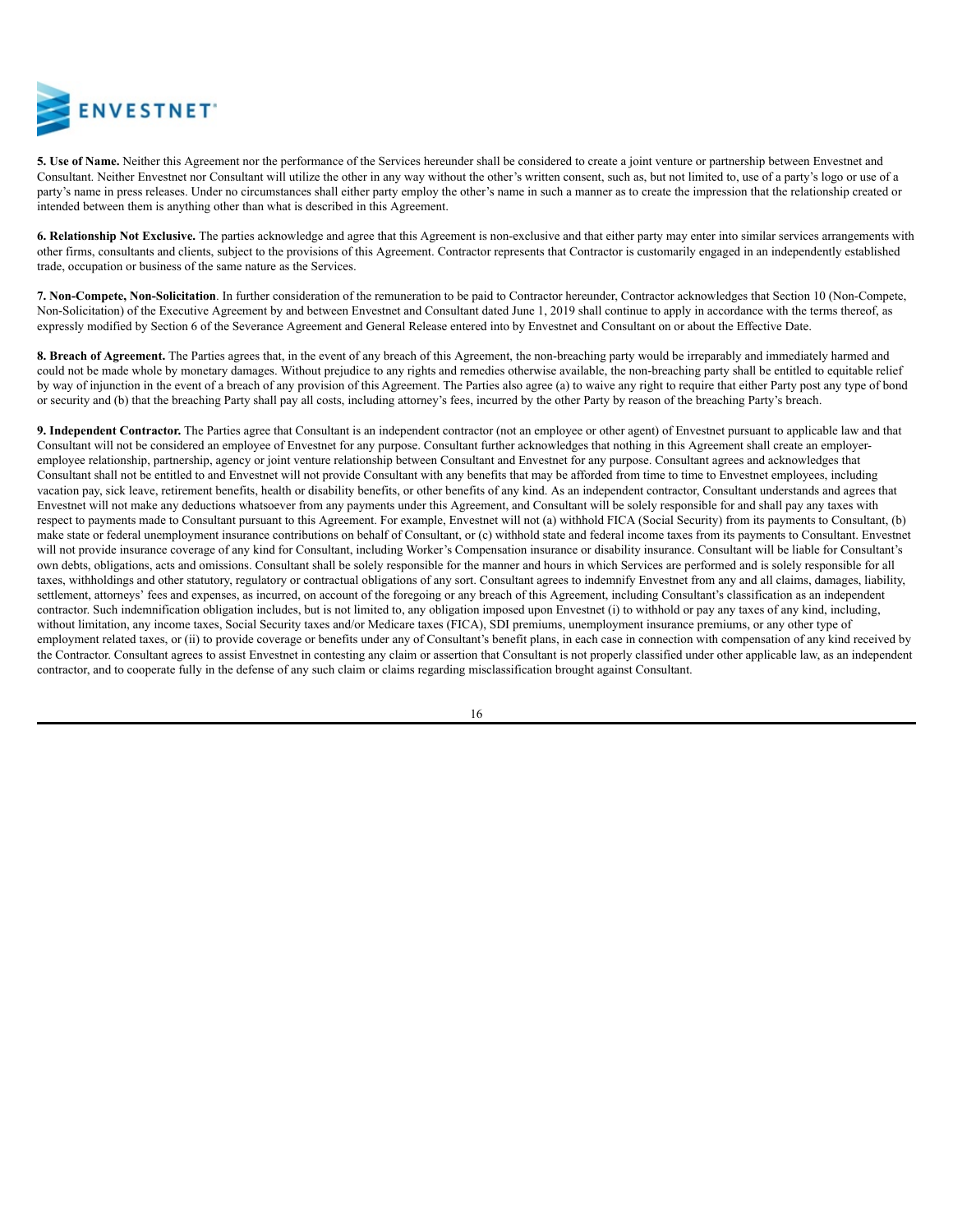

**10. Term.** This agreement shall commence on the Effective Date of this Agreement and will continue for twenty four (24) months (the "**Term**"), and end on the last day of the Term (the "**Consulting Termination Date**"). Notwithstanding the foregoing Term, a party may terminate this Agreement any time after providing 30 days' advanced written notice to the other party; provided, however, that Envestnet may not so terminate this Agreement, other than for material breach hereof, subject to Consultant's right to prior notice and 30 days opportunity to cure. The rights and obligations accruing prior to termination as set forth herein (such as, but not limited to, the duty of confidentiality) shall, however, survive the termination as specified in this Agreement.

**11. Choice of Law.** This Agreement shall be governed by the laws of the State of Illinois without giving effect to principles of conflict of laws and shall benefit and be binding upon the Parties and their successors and assigns. The Parties hereby consent to jurisdiction in the State of Illinois and agree that the courts within Illinois shall have exclusive jurisdiction over any issues regarding the enforcement of this Agreement.

**12. Modification or Amendment.** Except as provided in Section 7(k), no amendment, change or modification of this Agreement shall be valid unless in writing signed by the parties hereto.

**13. Acknowledgment by Consultant**. Consultant represents to Envestnet that he is knowledgeable and sophisticated as to business matters, including the subject matter of this Agreement, that he has read this Agreement and that he understands its terms. Consultant acknowledges that, before assenting to the terms of this Agreement, Consultant has been given a reasonable time to review it, to consult with counsel of his choice, and to negotiate at arm's- length with Envestnet as to the contents.

**14. Entire Understanding.** This document constitutes the entire understanding and agreement of the parties, and any and all prior agreements, understandings and representations are hereby terminated and canceled in their entirety and are of no further force and effect, except for the Severance Agreement and General Release entered into by Envestnet and Consultant on June 6, 2022.

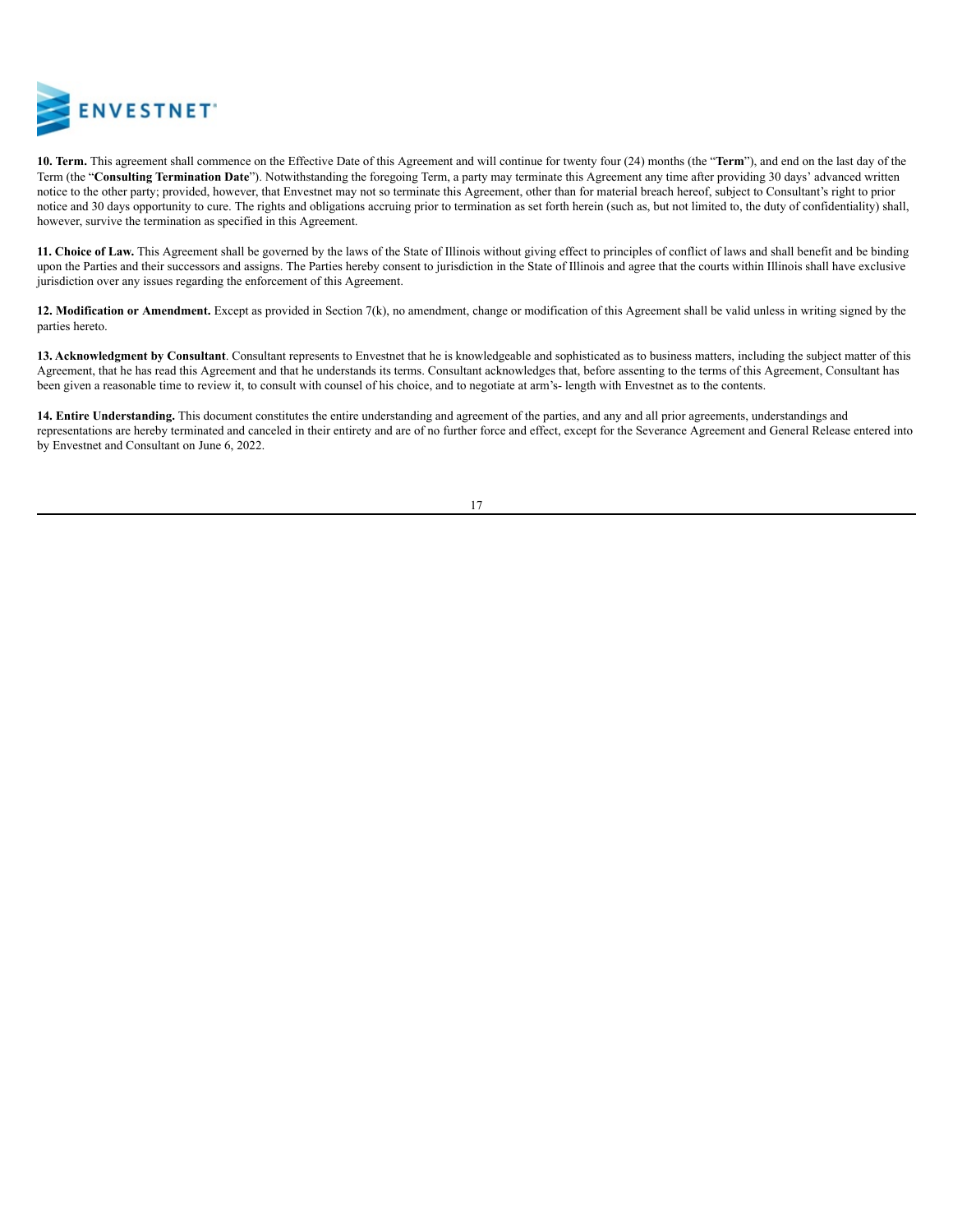

In Witness Whereof, the parties, by their duly authorized representatives, have executed this Agreement as of this June 6, 2022 ("**Effective Date**").

| Consultant   | <b>Envest</b>          |
|--------------|------------------------|
| By:<br>Name: | Bv:<br>Name:<br>Title: |

# **Consultant Envestnet Financial Technologies, Inc.**

| By:    |  |
|--------|--|
| Name:  |  |
| Title: |  |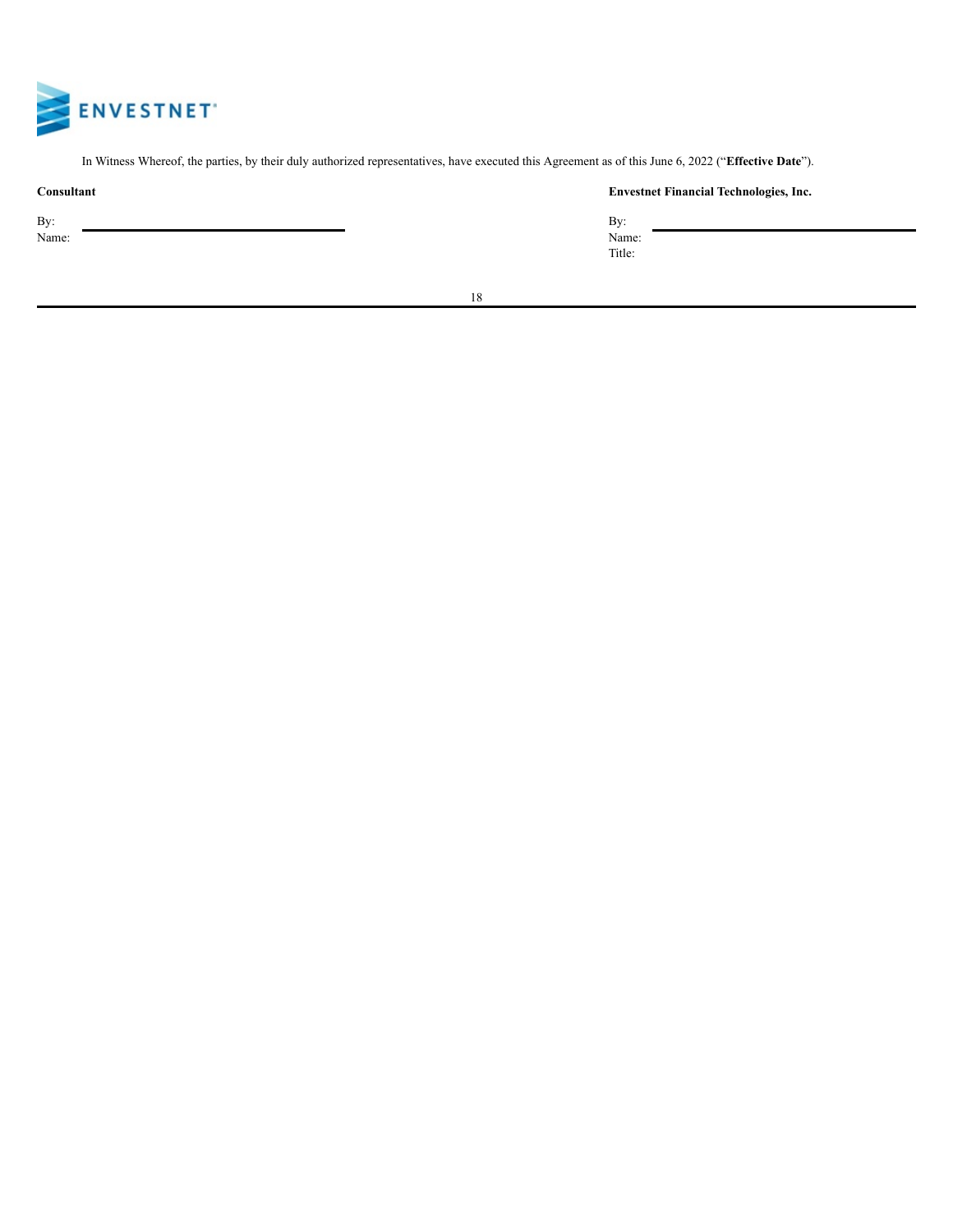

#### Envestnet Announces Business Line Transformation to Streamline and Accelerate the Growth of Its Financial Wellness Ecosystem

#### *Envestnet Aligns Business Under Envestnet Solutions, Envestnet Data and Analytics, and Envestnet WealthTech*

**BERWYN, PA—**June 7, 2022—Envestnet announced today organizational changes to accelerate the growth of the Envestnet financial wellness ecosystem by streamlining its business into three business lines: Envestnet Solutions, Envestnet Data and Analytics, and Envestnet WealthTech. The new structure is designed to enable Envestnet to further help the wealth industry deliver an Intelligent Financial Life™ for its clients and marks the next chapter of growth for Envestnet.

Envestnet announces three Group Presidents for the new business lines. **Dana D'Auria** has been named Group President and Co-Chief Investment Officer, Envestnet Solutions; **Farouk Ferchichi** has been named Group President, Envestnet Data and Analytics; and **Tony Leal** has been named Group President, Envestnet WealthTech. **Tom Sipp** will serve as Envestnet's Executive Vice President, Business Lines, and provide leadership to bring the parts of the Envestnet organization together to meet the evolving needs of advisors, banks, FinTechs, and their clients through data and wealth solutions.

"This new structure marks a pivotal moment for Envestnet and sets the direction and pace of our company for the next decade of growth," said **Bill Crager, Co-Founder and CEO, Envestnet**. "Aligning our business lines in this way allows us to better innovate and integrate our data intelligence, technology, and solutions for customers, and execute on strategies that align with our vision to provide as many people as possible with the benefit of the Intelligent Financial Life."

- *Envestnet Solutions* provides the wealth and asset management solutions across Envestnet's ecosystem—including research, overlay, portfolio management, direct indexing, sustainable investing, and retirement services—as well as the partnership with Envestnet exchanges and other wealth solutions providers.
- **Envestnet Data and Analytics** brings together the combined capabilities of Envestnet | Yodlee, Envestnet Analytics, Envestnet Abe.ai, and more, to serve as the foundation by which Envestnet creates and deploys personalized and actionable insights and intelligence for its business lines and segments.
- **Envestnet WealthTech** comprises the wealth technology solutions and platforms that service Envestnet's advisory segments, including the Envestnet | MoneyGuide and Envestnet | Tamarac platforms, and next-generation tools, including a Client Portal that provides clients with a seamless user experience.